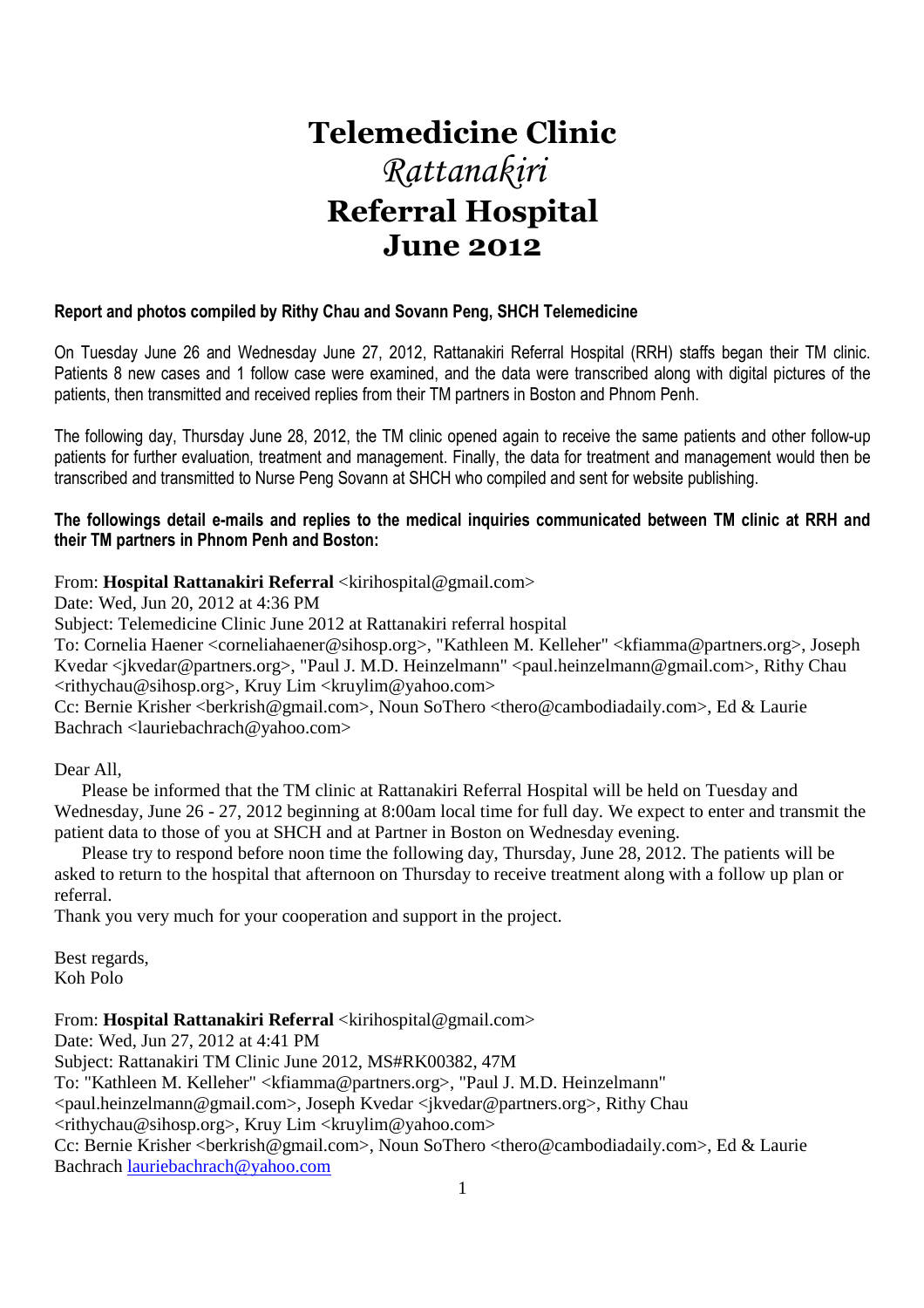Dear all,

There are 8 new cases and 1 follow up case for Telemedicine clinic in June 2012 at Rattanakiri referral hospital.

This is case number 1, MS#RK00382, 47M and photo.

Best regards, Polo/Sovann

# **Rattanakiri Provincial Hospital Telemedicine Clinic with Sihanouk Hospital Center of HOPE and Center for Connected Health**



# **Patient: MS#RK00382, 47M (Village V, LBS)**

**Chief Complaint:** Fatigue x 4 months

**HPI:** 47M presented with symptoms of fatigue and polyuria, no polyphagia, no polydypsia, no blurred vision, no dysuria, no hematuria, no numbness/tingling. He went to consult in private clinic with blood sugar 167mg/dl and was treated with Coversyl plus (Perindopril 4mg, Indapamide 1.25mg) 1t qd, Acarbose 50mg 1t bid, REVIZ (Polygonum 30mg, Cuspidatum 30mg, Resveratrol 29.4mg, Crataegus monotyna

flesh 100mg, Magnesium oxide 50mg, Biotin 2mg) 1t qd. He became better with still fatigue.

**PMH/SH:** Unremarkable

**Family Hx:** No Diabetes, no HTN, no Tuberculosis

# **Medication:**

- 1. Coversyl plus (Perindopril 4mg, Indapamide 1.25mg) 1t qd
- 2. Acarbose 50mg 1t bid
- 3. REVIZ (Polygonum 30mg, Cuspidatum 30mg, Resveratrol 29.4mg, Crataegus monotyna

flesh 100mg, Magnesium oxide 50mg, Biotin 2mg) 1t qd

**Social Hx:** No cig smoking, casual alcohol drinking, 5 children

# **Allergies:** NKDA

**ROS:** No fever, no SOB, no chest pain, no abd complaint, no syncope

# **PE:**

**Vital Signs: BP: 136/86 P: 86 RR: 20 T: 36.5<sup>o</sup>C Wt: 92kg Ht:1.66m BMI: 33.38**

**General:** Look stable

**HEENT:** No oropharyngeal lesion, pink conjunctiva, no neck mass, no neck lymph nodes palpable **Chest:** CTA bilaterally, no rales, no rhonchi; H RRR, no murmur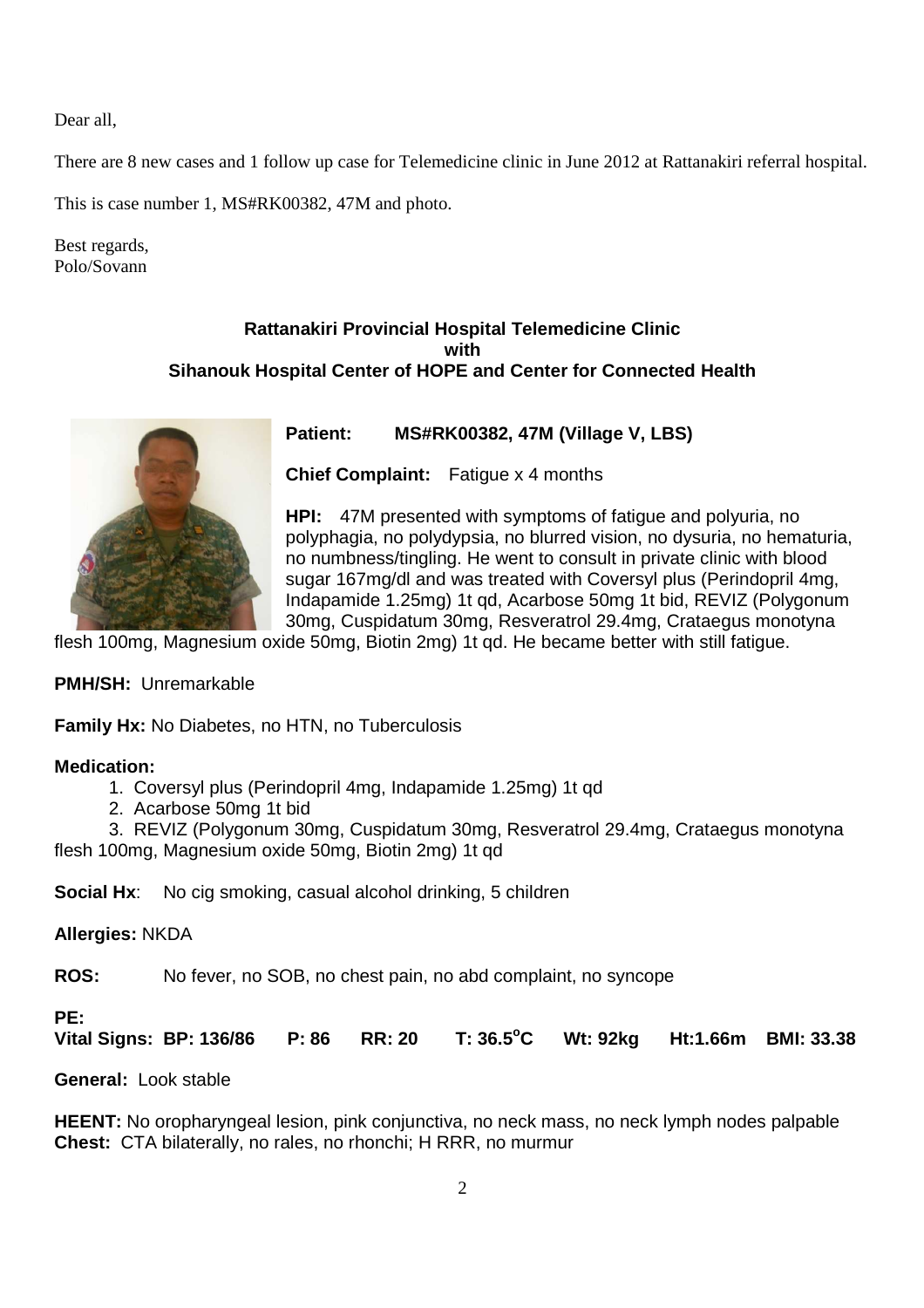**Abdomen:** Soft, no tender, (+) BS, no HSM, no surgical scar

**Extremities/Skin:** No legs edema, no lesion, (+) dorsalis pedis and posterior tibial pulse, no foot wound

**MS/Neuro:** MS +5/5, motor and sensory intact, DTRs +2/4, normal gait

# **Lab/Study:**

| Lab result on June 8, 2012 |              |               |
|----------------------------|--------------|---------------|
| Triglyceride               | $=9.47$      | $[-2.3]$      |
| Tot chole                  | $=4.8$       | $[3.9 - 5.2]$ |
| Glucose                    | $=167$       | $[75 - 115]$  |
| Uric acid                  | $= 6.3$      | $[3.0 - 6.5]$ |
| HBsAg                      | $=$ Negative |               |
| <b>HbSAb</b>               | $=$ Negative |               |
| <b>HCV Ab</b>              | $=$ Negative |               |
|                            |              |               |

Done today on June 26, 2012 RBS: 158mg/dl U/A: no glucose, no protein, no blood  $Trialyceride = 339$   $[10 - 150]$ Tot chole  $=100$  [150 – 220]

June 27, 2012 FBS: 140mg/dl

# **Assessment:**

- 1. DMII
- 2. Hypertriglyceridemia

# **Plan:**

- 1. Metformin 500mg 1t po qhs
- 2. Captopril 25mg 1/2t po bid
- 3. ASA 300mg 1/4t po qd
- 4. Fenofibrate 100mg 1t po qhs
- 5. Diabetic diet education, regular exercise and foot care
- 6. Draw blood for lyte, Creat, glucose, HbA1C at SHCH

# **Comments/Notes: Do you agree with my assessment and plan?**

# **Examined by: Nurse Sovann Peng Date: June 27, 2012**

Please send all replies to kirihospital@gmail.com and cc: to rithychau@sihosp.org

The information transmitted in this e-mail is intended only for the person or entity to which it is addressed and may contain confidential and/or privileged material. Any review, retransmission, dissemination or other use of or taking of any action in reliance upon, this information by persons or entities other than the intended recipient is prohibited. If you received this e-mail in error, please contact the sender and delete material from any computer.

No answer replied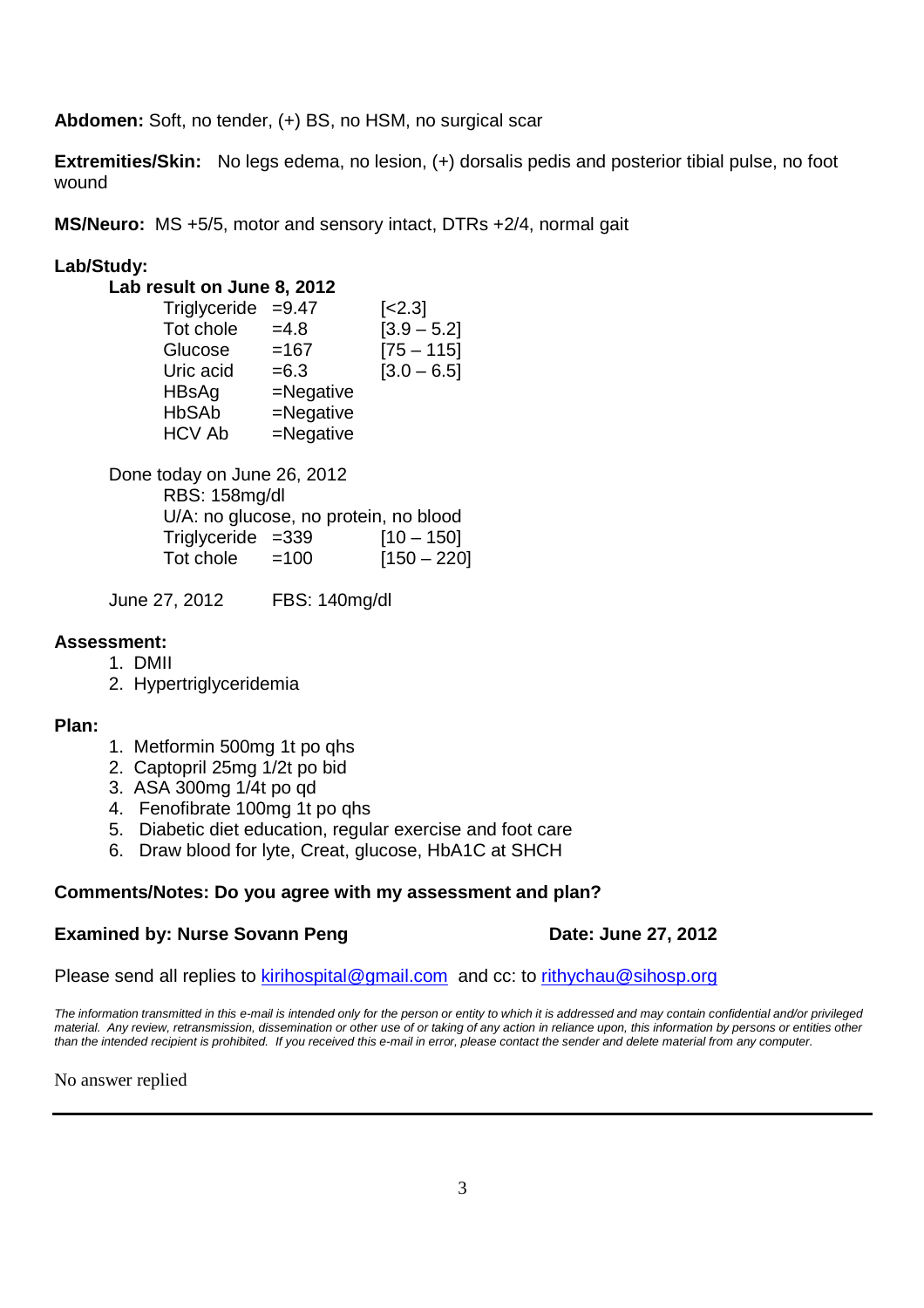From: **Hospital Rattanakiri Referral** <kirihospital@gmail.com> Date: Wed, Jun 27, 2012 at 4:46 PM Subject: Rattanakiri TM Clinic June 2012, Case#2, KL#RK00383, 58F To: "Paul J. M.D. Heinzelmann" <paul.heinzelmann@gmail.com>, Joseph Kvedar <jkvedar@partners.org>, Kruy Lim <kruylim@yahoo.com>, Rithy Chau <rithychau@sihosp.org>, "Kathleen M. Kelleher" <kfiamma@partners.org> Cc: Bernie Krisher <br/> <br/>berkrish@gmail.com>, Noun SoThero <thero@cambodiadaily.com>, Ed & Laurie Bachrach <lauriebachrach@yahoo.com>

Dear all,

This is case number 2, KL#RK00383, 58F and photo.

Best regards, Polo/Sovann

# **Rattanakiri Provincial Hospital Telemedicine Clinic with Sihanouk Hospital Center of HOPE and Center for Connected Health**



**Patient: KL#RK00383, 58F (Village V, LBS)** 

**Chief Complaint:** Fatigue x 4 months

**HPI:** 58F presented with symptoms of blurred vision, fatigue, polyuria, polyphagia, polydypsia, heat intolerance, palpitation, and insomnia, she went to consult in private clinic with blood sugar 150mg/dl and was treated with Glibenclamide 5mg 1t qhs and educated with diabetic diet. Following blood sugar checked after treatment, FBS: 125mg/dl, 107mg/dl but she still feeling fatigue, heat intolerance, palpitation and insomnia.

**PMH/SH:** Unremarkable

**Family Hx:** Sister with Diabetes, no HTN, no Tuberculosis

**Medication:** Glibenclamide 5mg 1t po qhs

**Social Hx:** No cig smoking, no EtOH

**Allergies:** NKDA **ROS:** 6y post menopause

| PE:<br>Vital Signs: BP: 118/82 | P: 91 | $R: 18$ T: 36.5°C | Wt: 54kg |
|--------------------------------|-------|-------------------|----------|
|                                |       |                   |          |

**General:** Look stable

**HEENT:** No oropharyngeal lesion, pink conjunctiva, no neck mass, no neck lymph nodes palpable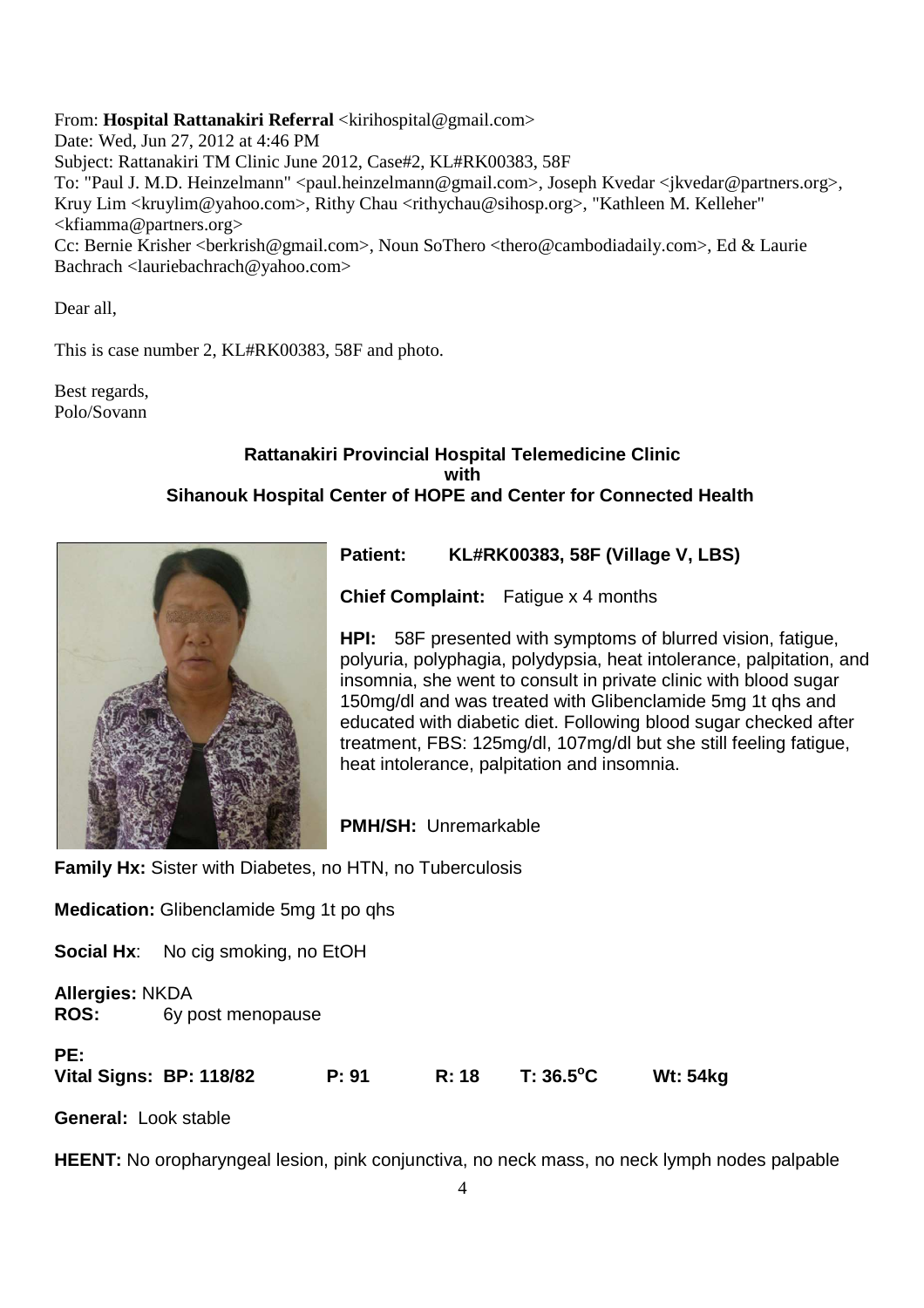**Chest:** CTA bilaterally, no rales, no rhonchi; H RRR, no murmur

**Abdomen:** Soft, no tender, no distension, (+) BS, no HSM, no surgical scar

**Extremities/Skin:** No legs edema, no lesion, (+) dorsalis pedis and posterior tibial pulse, no foot wound

**MS/Neuro:** MS +5/5, motor and sensory intact, DTRs +2/4, normal gait

# **Lab/Study:**

Done today on June 26, 2012 U/A: no glucose, no protein, no blood FBS:117mg/dl

# **Assessment:**

1. DMII

# **Plan:**

- 1. Glibenclamide 5mg 1t po qd
- 2. Diabetes diet education, do regular exercise and foot care
- 3. Draw blood for Creat, Glucose, and HbA1C at SHCH

# **Comments/Notes: Do you agree with my assessment and plan?**

# **Examined by: Nurse Sovann Peng Date: June 27, 2012**

Please send all replies to kirihospital@gmail.com and cc: to rithychau@sihosp.org

The information transmitted in this e-mail is intended only for the person or entity to which it is addressed and may contain confidential and/or privileged material. Any review, retransmission, dissemination or other use of or taking of any action in reliance upon, this information by persons or entities other than the intended recipient is prohibited. If you received this e-mail in error, please contact the sender and delete material from any computer.

No answer replied

From: **Hospital Rattanakiri Referral** <kirihospital@gmail.com>

Date: Wed, Jun 27, 2012 at 4:48 PM

Subject: Rattanakiri TM Clinic June 2012, Case#3, SS#RK00384, 44F

To: Joseph Kvedar <jkvedar@partners.org>, Rithy Chau <rithychau@sihosp.org>, Kruy Lim

<kruylim@yahoo.com>, "Kathleen M. Kelleher" <kfiamma@partners.org>, "Paul J. M.D. Heinzelmann"  $\le$ paul.heinzelmann@gmail.com>

Cc: Bernie Krisher <br/>berkrish@gmail.com>, Noun SoThero <thero@cambodiadaily.com>, Ed & Laurie Bachrach <lauriebachrach@yahoo.com>

Dear all,

This is case number 3, SS#RK00384, 44F and photo.

Best regards, Polo/Sovann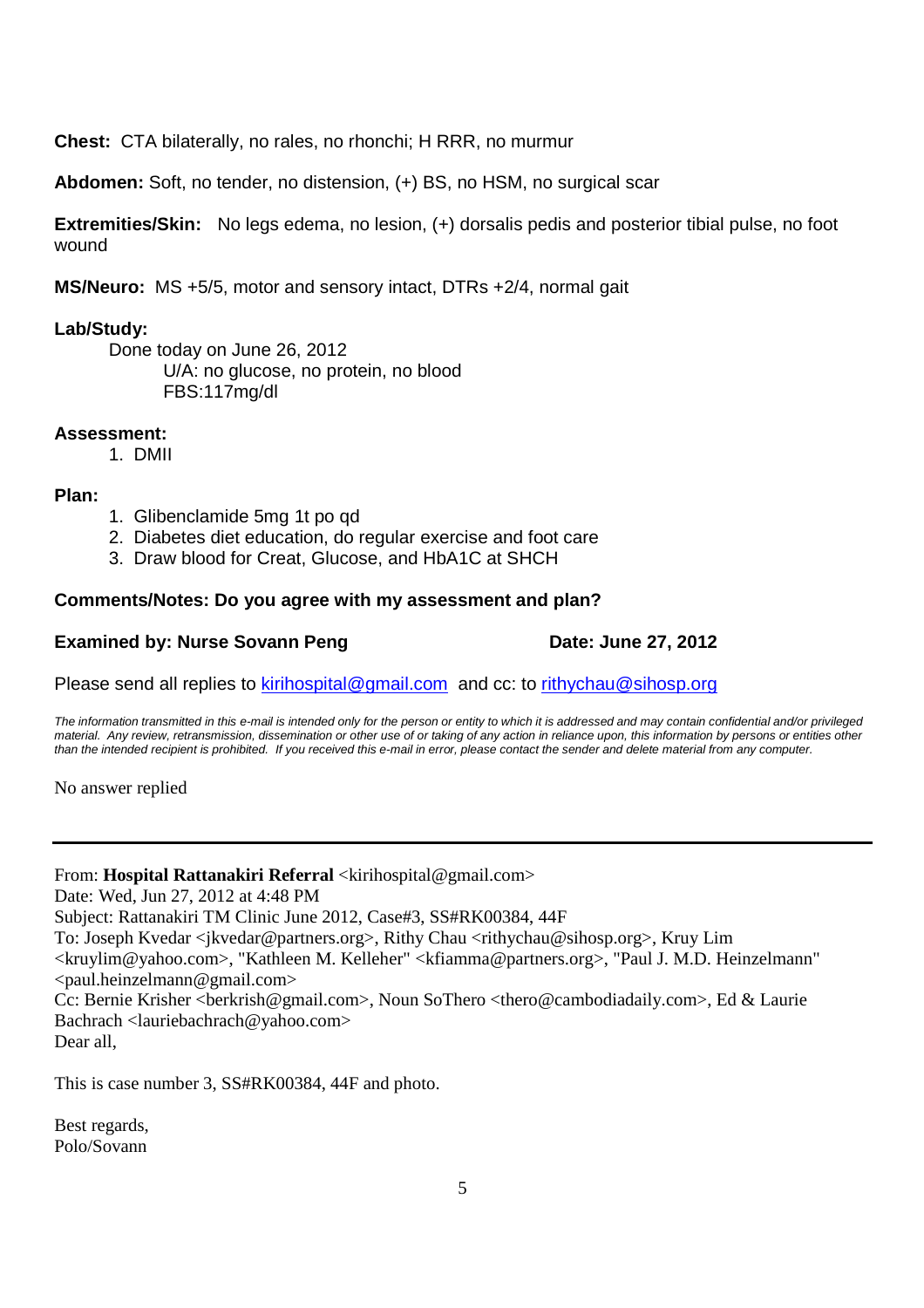# **Rattanakiri Provincial Hospital Telemedicine Clinic with Sihanouk Hospital Center of HOPE and Center for Connected Health**



**Patient: SS#RK00384, 44F (Village I, LBS)** 

**Chief Complaint:** Headache x 1y

**HPI:** 44F, farmer, presented with symptoms of HA, neck tension, and dizziness. HA is generalized pressure pain which came with neck tension and dizziness. No SOB, diaphoresis, CP, palpitation, syncope or N/V/D. She went to consult in private clinic with blood pressure 180/? and treated with Amlodipine 5mg 1t qd which made her feel better and blood pressure decreased to about 140-150mmHg systolic.

**PMH/SH:** Hysterectomy due to placenta accreta in 1993; 2010,

She had consultation with ophthalmologist in Takeo about her blurred vision but she could not afford the operation due to financial problem

**Family Hx:** No Diabetes, no HTN, no Tuberculosis, no heart disease

**Social Hx:** 4 children, no cig smoking, casual alcohol drinking

**Medication:** Amlodipine 5mg 1t when she feels unwell

**Allergies:** NKDA

**ROS:** Epigastric burning pain, burping with sour taste, radiation to the back, better with H2 blocker, no black or bloody stool

# **PE:**

**Vital Signs: BP: Rt 169/111, Lt 160/102 P: 80 R: 18 T: 37<sup>o</sup>C Wt: 65kg**

**General:** Look stable

**HEENT:** No oropharyngeal lesion, pink conjunctiva, no neck mass, no neck lymph nodes palpable, no JVD; Fundi exam revealed vessel nicking?? on right side, and dusty speckle-looking retina??? (performed per Rithy)

**Chest:** CTA bilaterally, no rales, no rhonchi; H RRR, no murmur

**Abdomen:** Soft, no tender, no distension, (+) BS, no HSM, no surgical scar, no abdominal bruit **Extremities/Skin:** No legs edema, no lesion, (+) dorsalis pedis and posterior tibial pulse

**MS/Neuro:** MS +5/5, motor and sensory intact, DTRs +2/4, normal gait

# **Lab/Study:**

Done today on June 26, 2012 U/A: no leukocyte, no protein, no blood, no glucose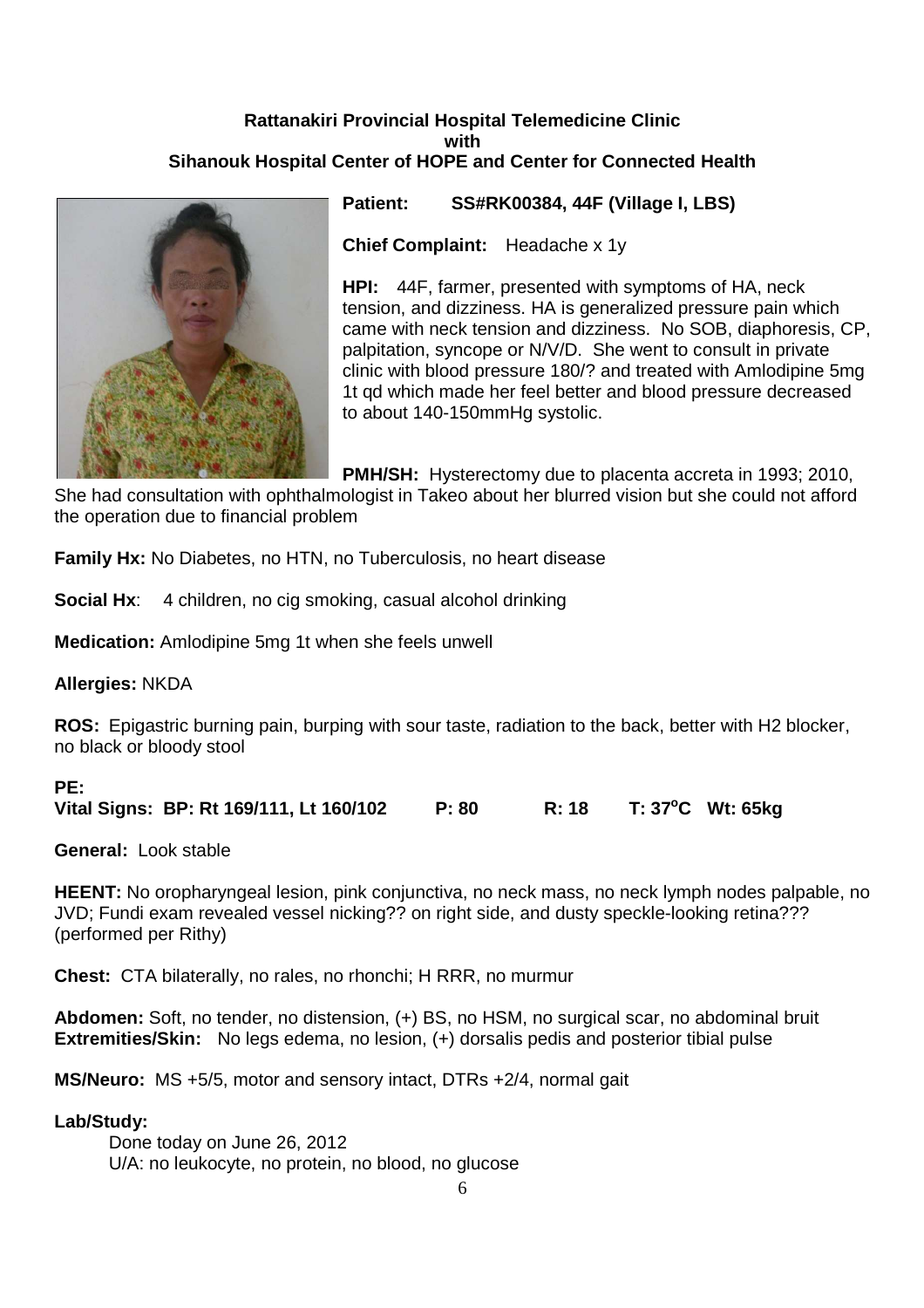# **Assessment:**

- 1. HTN
- 2. GERD
- 3. Retinal problem vs. Ophthalmic nerve problem??

# **Plan:**

- 1. Amlodipine 5mg 1t po qd
- 2. Cimetidine 200mg 1t po qhs for one month
- 3. GERD prevention education
- 4. Draw blood for Lyte, Creat at SHCH
- 5. Do regular exercise, eat less salt and fatty diet
- 6. Refer to Ophthalmology specialist at Angdoung Hospital for ENT

# **Comments/Notes: Do you agree with my assessment and plan?**

# **Examined by: Nurse Sovann Peng Date: June 27, 2012**

Please send all replies to kirihospital@gmail.com and cc: to rithychau@sihosp.org

The information transmitted in this e-mail is intended only for the person or entity to which it is addressed and may contain confidential and/or privileged material. Any review, retransmission, dissemination or other use of or taking of any action in reliance upon, this information by persons or entities other than the intended recipient is prohibited. If you received this e-mail in error, please contact the sender and delete material from any computer.

No answer replied

From: **Hospital Rattanakiri Referral** <kirihospital@gmail.com>

Date: Wed, Jun 27, 2012 at 4:50 PM

Subject: Rattanakiri TM Clinic Case#4, EP#RK00385, 43M

To: Rithy Chau <rithychau@sihosp.org>, Kruy Lim <kruylim@yahoo.com>, "Kathleen M. Kelleher" <kfiamma@partners.org>, "Paul J. M.D. Heinzelmann" <paul.heinzelmann@gmail.com>, Joseph Kvedar <jkvedar@partners.org>

Cc: Bernie Krisher <br/> <br/>berkrish@gmail.com>, Noun SoThero <thero@cambodiadaily.com>, Ed & Laurie Bachrach <lauriebachrach@yahoo.com>

Dear all,

This is case number 4, EP#RK00385, 43M and photo.

Best regards, Polo/Sovann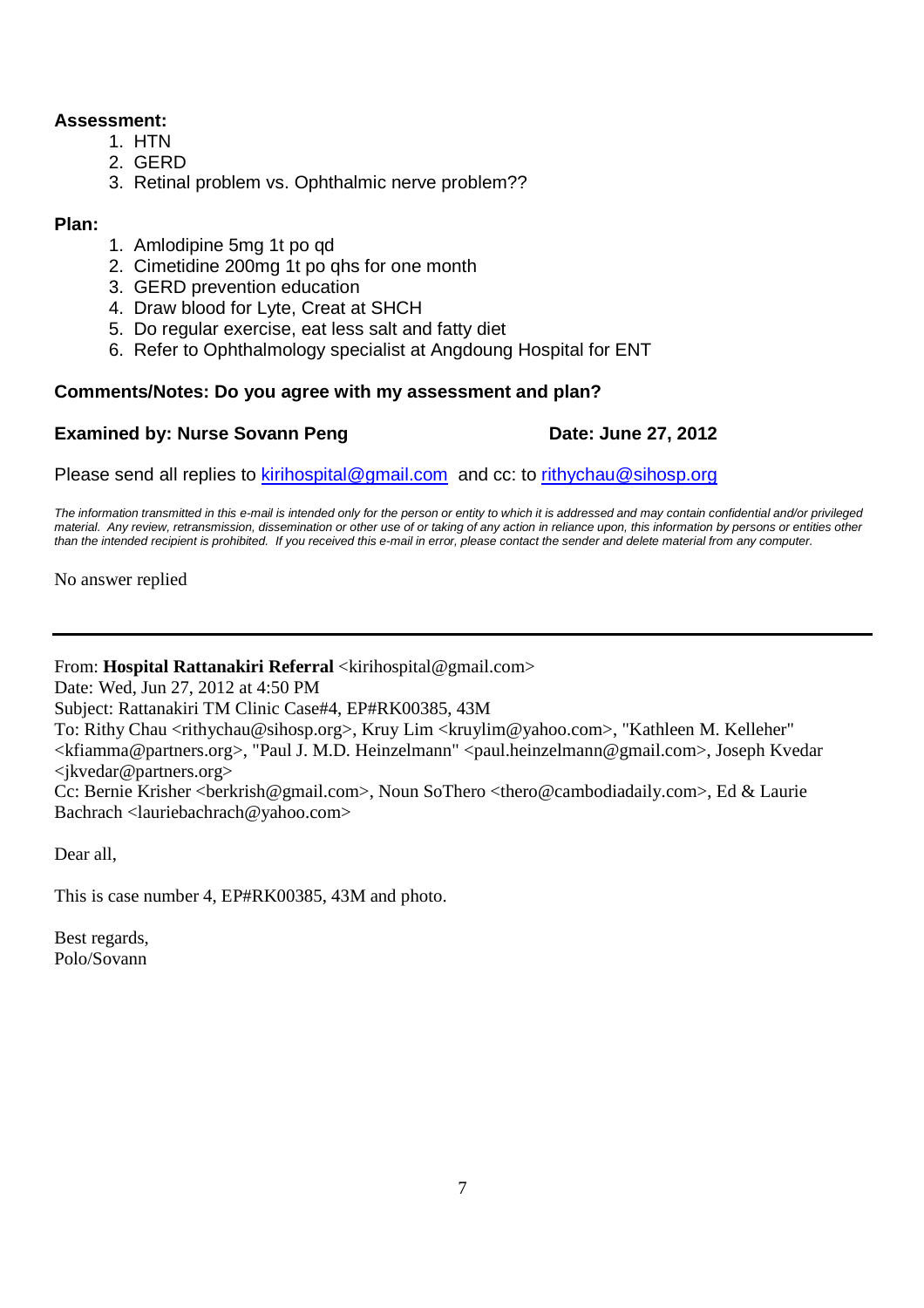# **Rattanakiri Provincial Hospital Telemedicine Clinic with Sihanouk Hospital Center of HOPE and Center for Connected Health**



# **Patient: EP#RK00385, 43M (Village IV, LBS)**

**Chief Complaint:** History of diabetes x 2 years

**HPI:** 43M with history of diabetes for almost 2y when he had health check (Blood sugar 200mg/dl, HbA1C>12) and treated with Amarel (Glimepiride) 2mg 1/2t qd, metformin 850mg 1t tid, Atorvastatin 10mg 1t qhs, Lorsartan potassium 50mg 1t qd. On Sept 2011, his HbA1C decreased to 8.5 and May 2012, HbA1C=7.8. His finger stick FBS ranged from 140 – 250mgmg/dl. Since the diagnosis and tx of Diabetes, he said his symptoms of polyuria, polyphagia, polydypsia decreased markedly and denied

having extremity numbness/tingling, blurred vision, CP, palpitation, diaphoresis nor foot wound.

**PMH/SH:** Otitis externa, cervical spine compression

**Family Hx:** mother with Diabetes, no HTN, no cardiac dz

**Social Hx:** No cig smoking, casual alcohol drinking

# **Medication:**

- 1. Amarel (Glimepiride) 2mg 1/2t qd
- 2. Metformin 850mg 1t po tid
- 3. Atorvastatin 10mg 1t po qhs
- 4. Lorsartan potassium 50mg 1t po qd

**Allergies:** NKDA

**ROS:** Unremarkable

# **PE:**

**Vital Signs: BP: 141/99 (both arms) P: 94 RR: 18 T: 37<sup>o</sup>C Wt: 80kg BMI: 30.80** 

**General:** Look stable

**HEENT:** No oropharyngeal lesion, pink conjunctiva, no neck mass, no neck lymph nodes palpable

**Chest:** CTA bilaterally, no rales, no rhonchi; H RRR, no murmur

**Abdomen:** Soft, no tender, (+) BS, no HSM, no surgical scar

**Extremities/Skin:** No legs edema, no lesion, (+) dorsalis pedis and posterior tibial pulse, no foot wound

**MS/Neuro:** MS +5/5, motor and sensory intact, DTRs +2/4, normal gait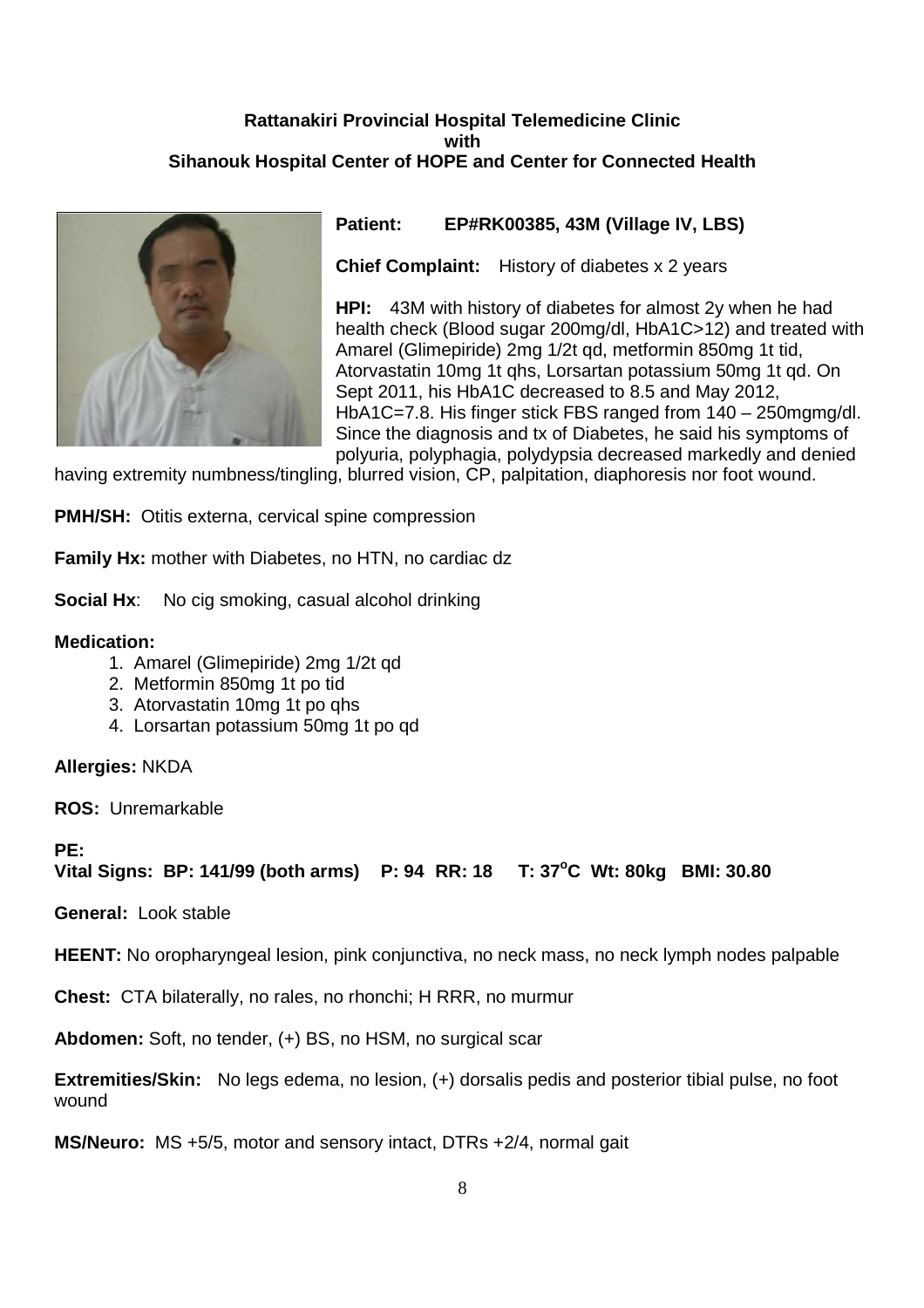# **Lab/Study:**

| Lab result on September 2011 |  |
|------------------------------|--|
|------------------------------|--|

 $HbA1C = 8.50$ 

Lab result on May 13, 2012

| <b>WBC</b> | $= 6.7$         | $[4 - 11 \times 10^9/L]$      | Na               | $=140$            | $[135 - 145]$   |
|------------|-----------------|-------------------------------|------------------|-------------------|-----------------|
| RBC        | $= 5.7$         | $[4.6 - 6.0x10^{12}/L]$       | K.               | $=4.3$            | $[3.5 - 5.0]$   |
| Hb         | $=16.4$         | $[14.0 - 16.0g/dL]$           | CI.              | $=101$            | $[95 - 110]$    |
| Ht         | $=48$           | $[42 - 52\%]$                 | <b>BUN</b>       | $= 0.36$          | $[0.15 - 0.45]$ |
| MCV        | $= 84$          | $[80 - 100f]$                 | Creat            | $=11$             | [5 - 13]        |
| <b>MCH</b> | $= 28$          | $[25 - 35pg]$                 | Gluc             | $=1.72$           | $[0.75 - 1.10]$ |
|            | $MHCH = 34$     | [30 - 37%]                    | $T.$ Chol = 1.87 |                   | $[1.20 - 2.20]$ |
| Plt        | $=185$          | $[150 - 450 \times 10^9 / L]$ |                  | HDL chole $=0.45$ | $[0.35 - 0.55]$ |
| Neut       | $=2.55$         | $[2.0 - 8.0x10^9/L]$          |                  | LDL chole $=0.79$ | [<1.50]         |
|            | Lymph $=3.35$   | $[0.7 - 4.4x10^9/L]$          | TG               | $= 3.18$          | $[0.6 - 1.60]$  |
|            | Mono $=0.47$    | $[0.1 - 0.8x10^9/L]$          | Uric Aci $=63$   |                   | $[25 - 60]$     |
|            | Eosino $=0.34$  | $[0.8 - 0.40]$                | Ca2+             | $= 94$            | $[88 - 104]$    |
|            | $HbA1C = 7.80$  | $[4.60 - 6.0]$                | AST              | $= 52$            | [<37]           |
|            | GAMMa G T = 290 | $[11 - 61]$                   | ALT              | $=78$             | $[<40]$         |

FBS: 163, 150, 141, and 145mg/dl (June 2012)

Bedtime BS: 173, 232, 241mg/dl

Done today on June 26, 2012 FBS:142mg/ld U/A: no glucose, no protein, no blood

# **Assessment:**

- 1. DMII
- 2. HTN
- 3. Hypertriglyceridemia
- 4. Obesity

# **Plan:**

- 1. Amarel (Glimepiride) 2mg 1/2t qd
- 2. Metformin 850mg 1t po tid
- 3. Atorvastatin 10mg 1t po qhs
- 4. Captopril 25mg 1/2t po bid
- 5. Aspirin 300mg 1/4t po qd
- 6. Diabetes diet education, do regular exercise, and foot care

# **Comments/Notes: Do you agree with my assessment and plan?**

# **Examined by: Nurse Sovann Peng Date: June 27, 2012**

Please send all replies to kirihospital@gmail.com and cc: to rithychau@sihosp.org

The information transmitted in this e-mail is intended only for the person or entity to which it is addressed and may contain confidential and/or privileged material. Any review, retransmission, dissemination or other use of or taking of any action in reliance upon, this information by persons or entities other than the intended recipient is prohibited. If you received this e-mail in error, please contact the sender and delete material from any computer.

No answer replied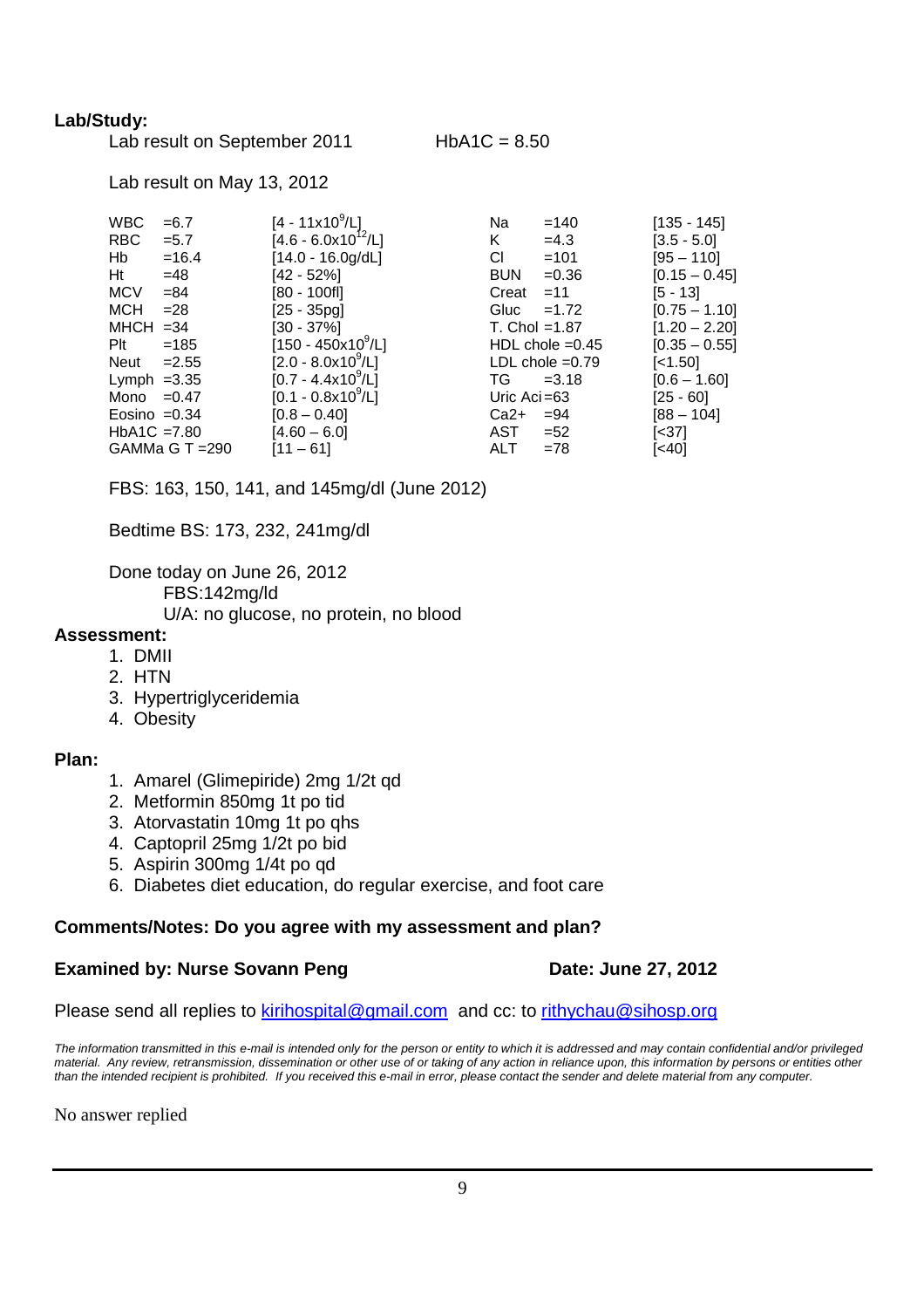From: **Hospital Rattanakiri Referral** <kirihospital@gmail.com>

Date: Wed, Jun 27, 2012 at 4:53 PM

Subject: Rattanakiri TM Clinic June 2012, Case#5, NM#RK00386, 27M

To: Cornelia Haener <corneliahaener@sihosp.org>, Kruy Lim <kruylim@yahoo.com>, "Kathleen M. Kelleher" <kfiamma@partners.org>, "Paul J. M.D. Heinzelmann" <paul.heinzelmann@gmail.com>, Joseph Kvedar <jkvedar@partners.org>, Rithy Chau <rithychau@sihosp.org>

Cc: Bernie Krisher <br/>berkrish@gmail.com>, Noun SoThero <thero@cambodiadaily.com>, Ed & Laurie Bachrach <lauriebachrach@yahoo.com>

Dear all,

This is case number 5, NM#RK00386, 27M and photos.

Best regards, Polo/Sovann

#### **Rattanakiri Provincial Hospital Telemedicine Clinic with Sihanouk Hospital Center of HOPE and Center for Connected Health**



**Patient: NM#RK00386, 27M (Village I, LBS)** 

**Chief Complaint:** Neck mass x 2 months

**HPI:** 27M, farmer, noticed a small mass on the anterior of neck and went to consult in private clinic with ultrasound result of nodular goiter so he come to consult with Telemedicine Clinic for recommendation. Since the mass noticed until now, he denied of heat intolerance, tremor, palpitation, insomnia, weight loss, hair loss, bowel movement change. He has 2 sisters seen at TM clinic many years ago with thyroid problem.

# **PMH/SH:** Unremarkable

**Family Hx:** Sister with goiter (hyperthyroidism); one sister with hypothyroidism; grandmother with goiter

**Medication:** None

**Social Hx:** smoking 1 pack of cig per day, casual alcohol drinking

**Allergies:** NKDA

**ROS:** Unremarkable

# **PE:**

**Vital Signs: BP: 102/59 P: 79 RR: 20 T: 36.5<sup>o</sup>C Wt: 59kg**

**General:** Look stable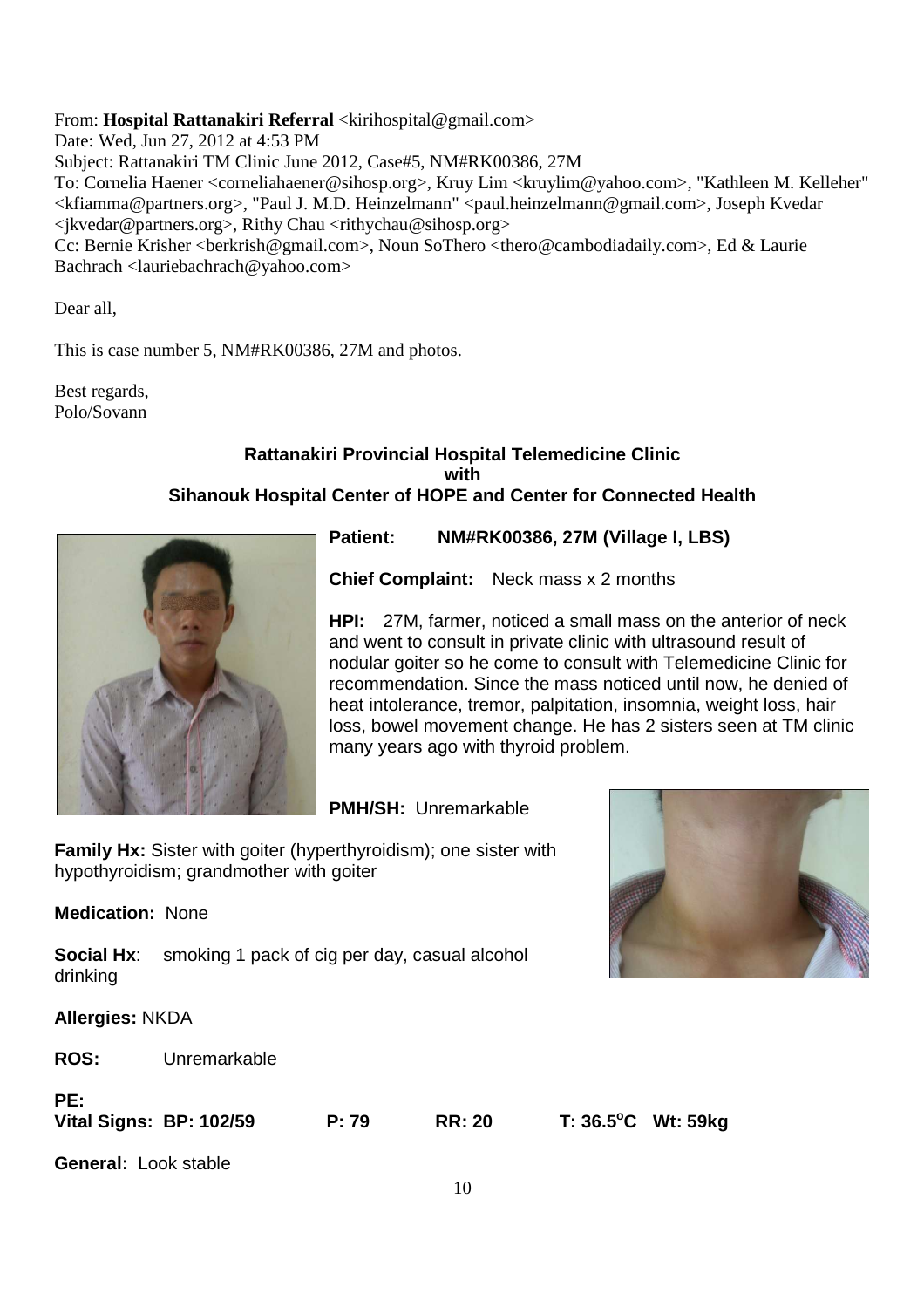**HEENT:** Small mass on right side of thyroid gland, smooth, soft, no tender, mobile on swallowing, No oropharyngeal lesion, pink conjunctiva, no neck lymph node palpable

**Chest:** CTA bilaterally, no rales, no rhonchi; H RRR, no murmur

**Abdomen:** Soft, no tender, no distension, (+) BS, no HSM, no surgical scar

**Extremities/Skin:** No legs edema, no lesion, (+) dorsalis pedis and posterior tibial pulse

**MS/Neuro:** MS +5/5, motor and sensory intact, DTRs +2/4, normal gait

# **Lab/Study:**

Neck mass ultrasound result: nodular goiter

# **Assessment:**

- 1. Nodular goiter?
- 2. Thyroid dysfunction

# **Plan:**

- 1. Draw blood for TSH at SHCH
- 2. Smoking Cessation

**Comments/Notes: Do you agree with my assessment and plan?** 

# **Examined by: Nurse Sovann Peng Date: June 27, 2012**

Thyroïde augmentation de volume normal et de structure homogène. Epaisseur du lobe droit =  $23$  mm. Epaisseur du lobe gauche = 19mm. Absence de différenciation nodulaire ni kystique, Absence de calcification suspecte. Absence d'adénopathie cervicale.

CONCLUSION: Goite nodulaire.

Please send all replies to kirihospital@gmail.com and cc: to rithychau@sihosp.org

The information transmitted in this e-mail is intended only for the person or entity to which it is addressed and may contain confidential and/or privileged material. Any review, retransmission, dissemination or other use of or taking of any action in reliance upon, this information by persons or entities other than the intended recipient is prohibited. If you received this e-mail in error, please contact the sender and delete material from any computer.

No answer replied

# From: **Hospital Rattanakiri Referral** <kirihospital@gmail.com>

Date: Wed, Jun 27, 2012 at 5:27 PM

Subject: Rattanakiri TM Clinic June 2012, Case#6, KT#RK00387, 50M

To: Cornelia Haener <corneliahaener@sihosp.org>, "Kathleen M. Kelleher" <kfiamma@partners.org>, "Paul J. M.D. Heinzelmann" <paul.heinzelmann@gmail.com>, Joseph Kvedar <jkvedar@partners.org>, Rithy Chau <rithychau@sihosp.org>, Kruy Lim <kruylim@yahoo.com>

Cc: Bernie Krisher <br/> <br/>berkrish@gmail.com>, Noun SoThero <thero@cambodiadaily.com>, Ed & Laurie Bachrach <lauriebachrach@yahoo.com>

Dear all,

This is case number 6, KT#RK00387, 50M and photo.

Best regards, Polo/Sovann

**COMPTE-RENDU ECHOGRAPHIQUE**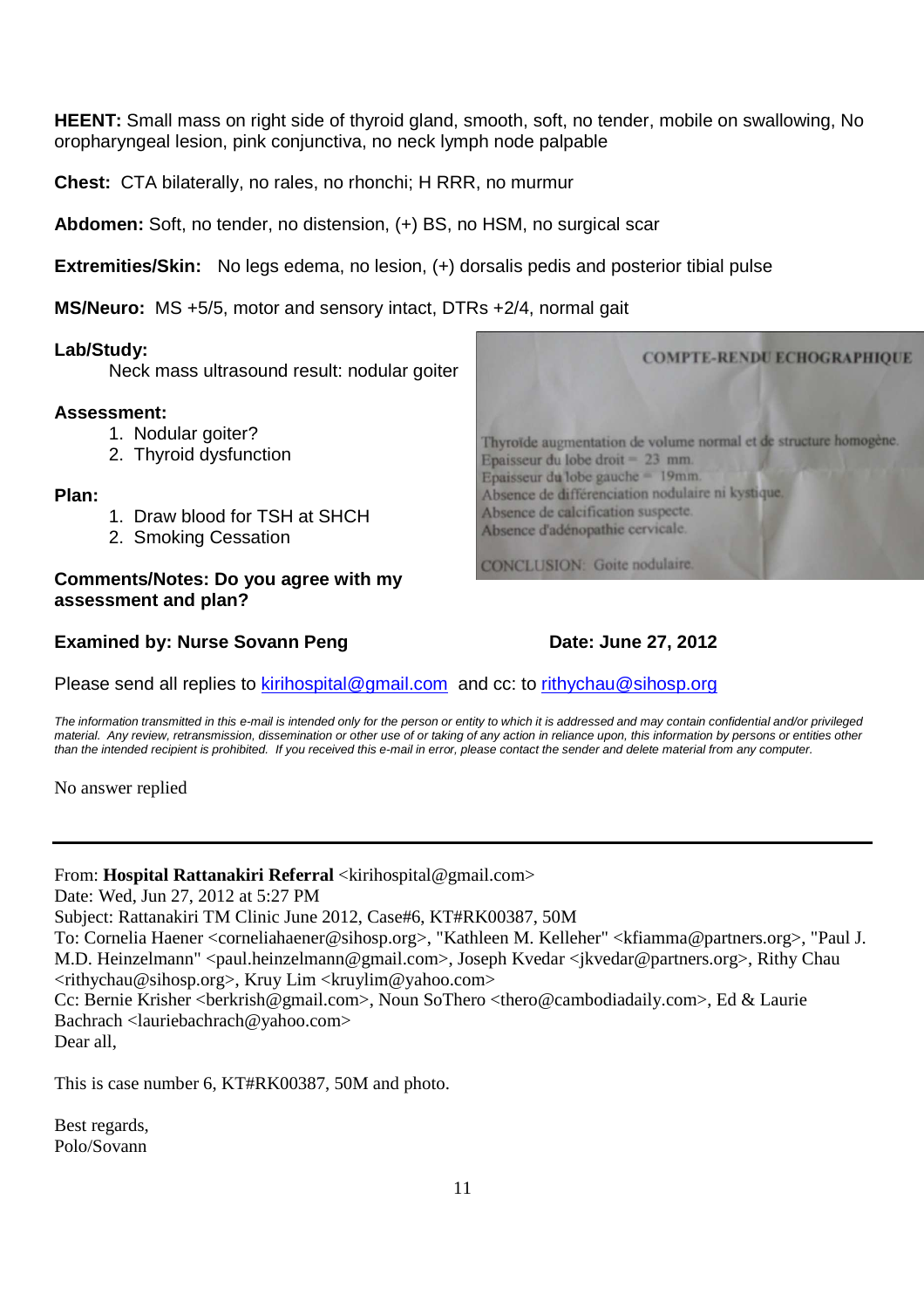# **Rattanakiri Provincial Hospital Telemedicine Clinic with Sihanouk Hospital Center of HOPE and Partners in Telemedicine**



Patient: KT#RK00387, 50M (Pak Loa Village, Veunsai)

**Chief Complaint:** Fever and abdominal pain x 10d

**HPI:** 50M was diagnosed with Malaria and got treatment for 3d, he became better. 2d later, he developed fever, epigastric burning pain, bloating, and absence of passing gas, he got treatment with traditional medicine. He denied of cough, SOB, diaphoresis, vomiting, hematemesis, nose/gum bleed, oliguria, dysuria, edema. 7d later, his abd pian became worse so he was brought to referral hospital then he developed bloody stool with dark blood, SOB, and cyanosis. On June 26, his hematocrit decreased to 14 and he was sent to emergency room due to hypotension and tachypnea. He was stable the next day and then sent back to medical ward. Now he still has mild upper

abdominal pain, pale, mild SOB, but no bloody stool yet, but in late afternoon of June 27<sup>th</sup>, he passed another bout of dark bloody stool.

| PE:<br>Vital Signs: BP: 94/67 |                                                                  | P: 82 | R: 24 | $T: 38^{\circ}$ C | <b>Wt: 60kg</b> |
|-------------------------------|------------------------------------------------------------------|-------|-------|-------------------|-----------------|
| <b>ROS:</b>                   | Unremarkable                                                     |       |       |                   |                 |
| <b>Allergies: NKDA</b>        |                                                                  |       |       |                   |                 |
|                               | <b>Medication: None</b>                                          |       |       |                   |                 |
|                               | <b>Social Hx</b> : smoking 5cig per day, casual alcohol drinking |       |       |                   |                 |
| <b>Family Hx: None</b>        |                                                                  |       |       |                   |                 |
|                               | <b>PMH/SH: Unremarkable</b>                                      |       |       |                   |                 |

**General:** Look sick

**HEENT:** No oropharyngeal lesion, pale conjunctiva, no neck mass, no neck lymph nodes palpable, no JVD

**Chest:** CTA bilaterally, no rales, no rhonchi; H RRR, no murmur

**Abdomen:** Soft, mild tender on upper abdomen, no distension, (+) BS, -HSM, no surgical scar, no lesion

**Extremities/Skin:** No legs edema, no lesion

**MS/Neuro:** MS +5/5, motor and sensory intact, DTRs +2/4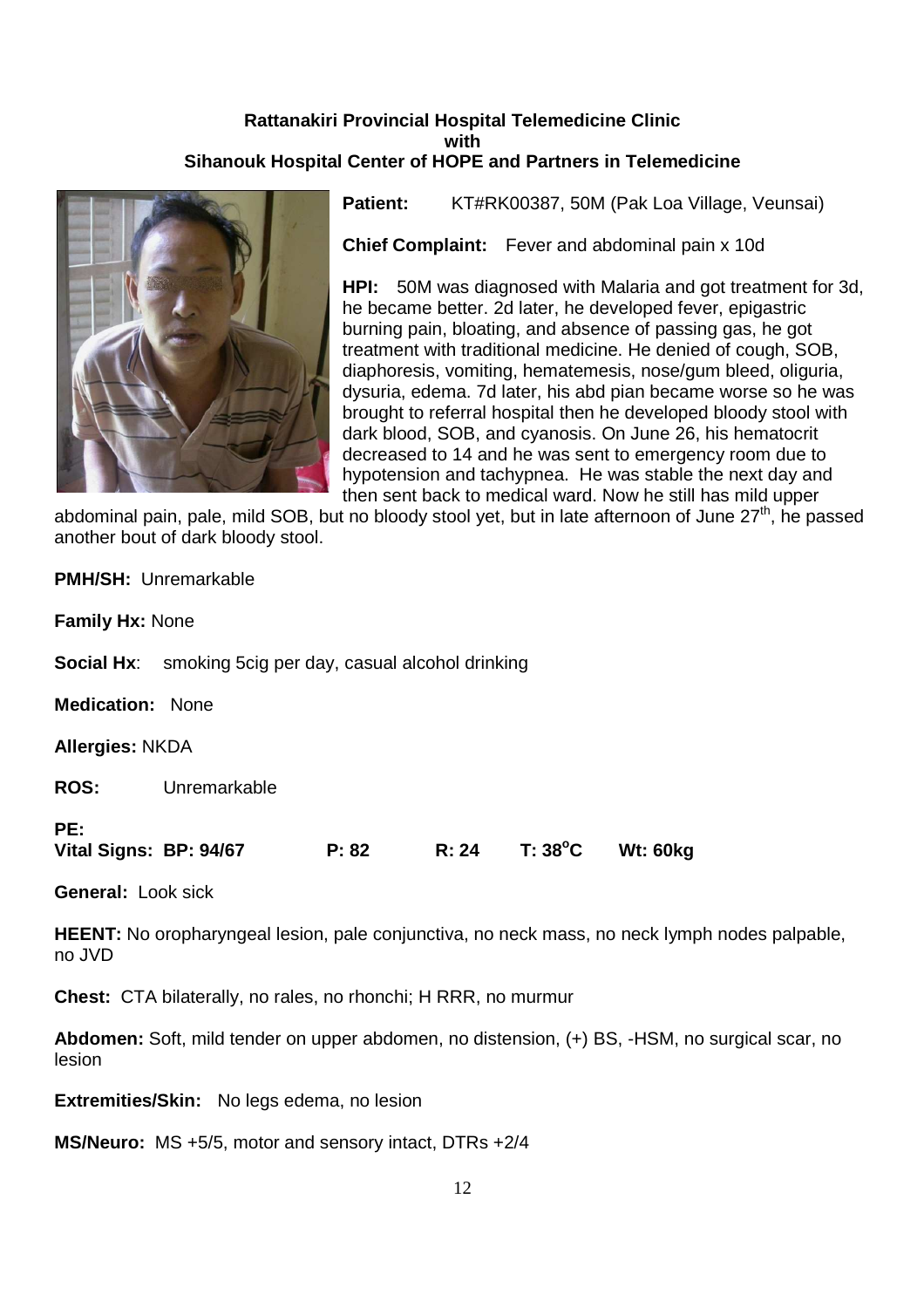# **Rectal:** Not done

# **Lab/Study:**

Done on June 25, 2012 WBC:22000 Ht: 24 Plt: 276000

Abdominal ultrasound: Liver abscess

# **Assessment:**

- 1. Liver abscess
- 2. Anemia due to GI bleed

# **Plan:**

- 1. Infusion Lactate Ringer 2000mL/24h
- 2. Ceftriaxone 2g IV
- 3. Metronidazole 250mg 2t tid
- 4. Cimetidine 200mg 2t po bid
- 5. FeSO4/Folate 200/0.4mg 1t po bid
- 6. Xango powder bid

# **Comments/Notes: Do you agree with my assessment and plan?**

# **Examined by: Dr. Lok Vanthorn Date: June 27, 2012**

Please send all replies to kirihospital@gmail.com and cc: to rithychau@sihosp.org

The information transmitted in this e-mail is intended only for the person or entity to which it is addressed and may contain confidential and/or privileged material. Any review, retransmission, dissemination or other use of or taking of any action in reliance upon, this information by persons or entities other than the intended recipient is prohibited. If you received this e-mail in error, please contact the sender and delete material from any computer.

# From: **Cornelia Haener** <corneliahaener@sihosp.org>

Date: Wed, Jun 27, 2012 at 5:35 PM

Subject: RE: Rattanakiri TM Clinic June 2012, Case#6, KT#RK00387, 50M To: Hospital Rattanakiri Referral <kirihospital@gmail.com>, "Kathleen M. Kelleher" <kfiamma@partners.org>, "Paul J. M.D. Heinzelmann" <paul.heinzelmann@gmail.com>, Joseph Kvedar <jkvedar@partners.org>, Rithy Chau <rithychau@sihosp.org>, Kruy Lim <kruylim@yahoo.com> Cc: Bernie Krisher <berkrish@gmail.com>, Noun SoThero <thero@cambodiadaily.com>, Ed & Laurie Bachrach <lauriebachrach@yahoo.com>

Dear Polo and Sovann, Thanks for submitting this case. I agree with your plan. How big is the liver abscess?

Regards Cornelia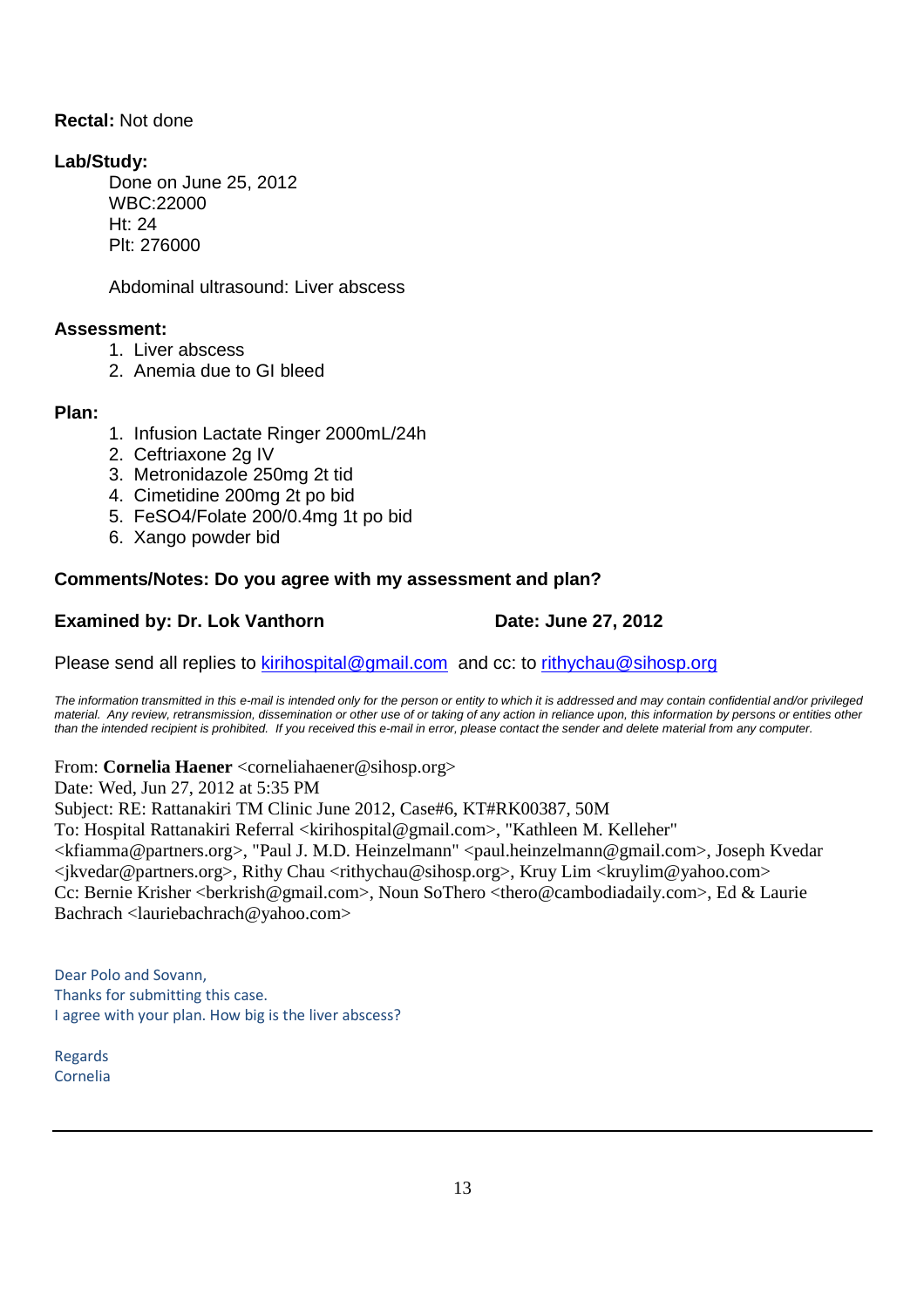From: **Hospital Rattanakiri Referral** <kirihospital@gmail.com> Date: Wed, Jun 27, 2012 at 4:56 PM Subject: Rattanakiri TM Clinic June 2012, Case#7, KN#RK00388, 47M To: "Kathleen M. Kelleher" <kfiamma@partners.org>, "Paul J. M.D. Heinzelmann" <paul.heinzelmann@gmail.com>, Joseph Kvedar <jkvedar@partners.org>, Rithy Chau <rithychau@sihosp.org>, Kruy Lim <kruylim@yahoo.com> Cc: Bernie Krisher <br/>berkrish@gmail.com>, Noun SoThero <thero@cambodiadaily.com>, Ed & Laurie Bachrach <lauriebachrach@yahoo.com>

Dear all,

This is the case number 7, KN#RK00388, 47M and photos.

Best regards, Polo/Sovan

# **Rattanakiri Provincial Hospital Telemedicine Clinic with Sihanouk Hospital Center of HOPE and Center for Connected Health**



**Patient: KN#RK00388, 47M (Village VII, LBS)** 

**Chief Complaint:** Chest discomfort x 3 years

**HPI:** 47M, works at radio station, presented with history of chest discomfort about a few times per year located centrally on chest, pressure like pain 3-4/10 but no radiation to arm, neck or shoulder; he complained of recent SOBOE when he worked on his farm or walked a few hundred meters; he denied any symptoms of diaphoresis, fever, cough, edema. He took medicine bought from local pharmacy without consultation and they gave him medicine for dyspepsia. He was told that the symptoms is related to GI problem and treated accordingly and

make him a bit better but not disappeared. He said this year his symptoms became worse with more chest discomfort, palpitation, and SOBOE but no orthopnea, diaphoresis, syncope, or edema. He mentioned that he gain a few Kg during the past year.

**PMH/SH:** Diarrhea with blood and admitted to referral hospital for 1w in 2009; dyspepsia, TF

**Family Hx:** No Diabetes, no HTN, no Tuberculosis

**Social Hx:** Smoking 1 pack of cig per day, stopped 5y ago; casual alcohol drinking

**Medication:** None

**Allergies:** NKDA

**ROS:** no fever, no nausea, no vomiting, no stool with blood/mucus, no oliguria, no dysuria; rash on medial side of his lower legs with pruritus.

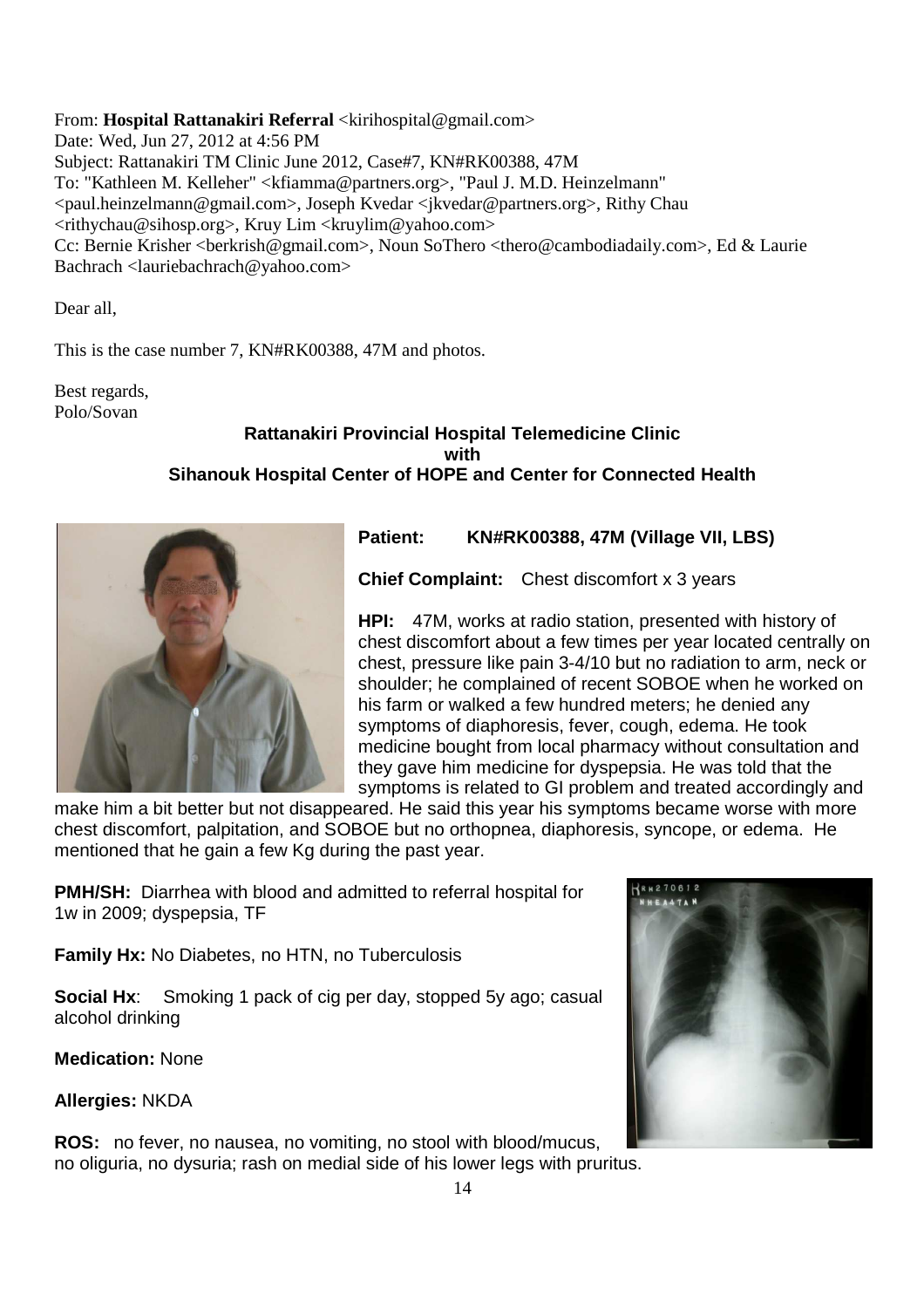**PE:** 

# **Vital Signs: BP: 104/68 P: 43 RR: 20 T: 37<sup>o</sup>C Wt: 59kg O2sat: 99%**

**General:** Look stable

**HEENT:** No oropharyngeal lesion, pink conjunctiva, no neck mass, no neck lymph nodes palpable, no JVD

**Chest:** CTA bilaterally, no rales, no rhonchi; H Bradycardia, RR, no murmur

**Abdomen:** Soft, no tender, no distension, (+) BS, no HSM, no surgical scar

**Extremities/Skin:** No legs edema, no lesion, (+) dorsalis pedis and posterior tibial pulse; maculopapular rashes over medial shin areas bilaterally extending posteriorly to his calves, hyperpigmented, dry scab-like, slightly raise, +pruritos, -pus, - vesicle, slight erythema, warmth.

**MS/Neuro:** MS +5/5, motor and sensory intact, DTRs +2/4

# **Lab/Study:**

Done today on June 27, 2012 CXR attached 3 photos of EKG attached (before exercise, about 3minute and about 5minutes after exercise)

#### **Assessment:**

- 1. Sick Sinus Syndrome
- 2. Eczema
- 3. Dyspepsia
- 4. Parasititis

#### **Plan:**

- 1. Theophylline 100mg po qd
- 2. Hydrocortizone cream apply bid
- 3. Certirizine 10mg 1 po qd prn pruritus
- 4. Omeprazole 20 1 po qhs
- 5. Metoclopramide 10mg 1 po qhs
- 6. Albendazole 400mg 1 po bid x 5d

7. Draw blood for CBC, Lyte, Creat, Calcium, Magnesium, TSH, tot chol, TG at SHCH

**Comments/Notes: Do you agree with my assessment and plan?**

# **Examined by: Nurse Sovann Peng Date: June 27, 2012**





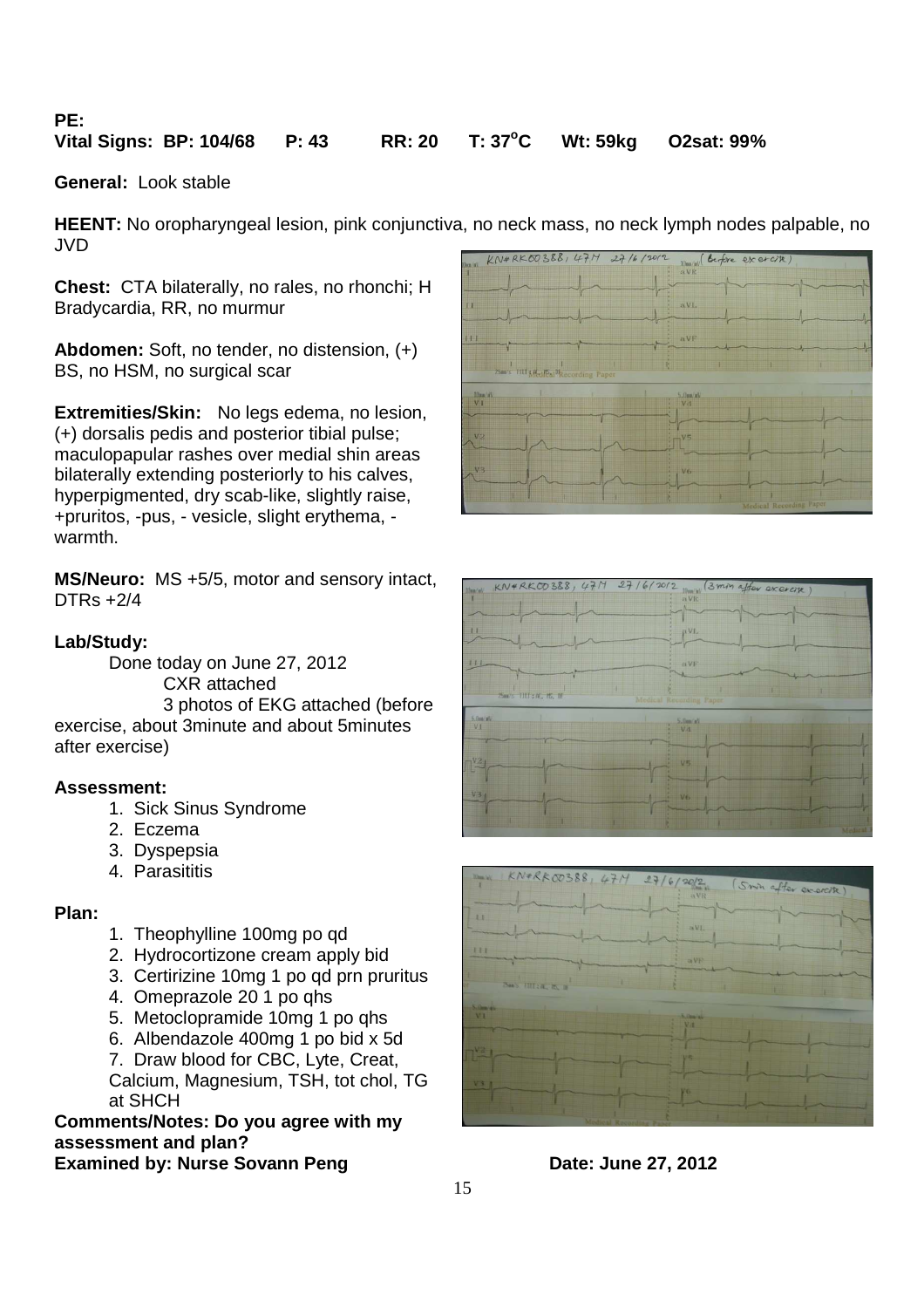# Please send all replies to kirihospital@gmail.com and cc: to rithychau@sihosp.org

The information transmitted in this e-mail is intended only for the person or entity to which it is addressed and may contain confidential and/or privileged material. Any review, retransmission, dissemination or other use of or taking of any action in reliance upon, this information by persons or entities other than the intended recipient is prohibited. If you received this e-mail in error, please contact the sender and delete material from any computer.

No answer replied

# From: **Hospital Rattanakiri Referral** <kirihospital@gmail.com>

Date: Wed, Jun 27, 2012 at 4:59 PM

Subject: Rattanakiri TM Clinic June 2012, Case#8, SS#RK00389, 38F

To: Cornelia Haener <corneliahaener@sihosp.org>, Kruy Lim <kruylim@yahoo.com>, "Kathleen M. Kelleher" <kfiamma@partners.org>, "Paul J. M.D. Heinzelmann" <paul.heinzelmann@gmail.com>, Joseph Kvedar <jkvedar@partners.org>, Rithy Chau <rithychau@sihosp.org>

Cc: Bernie Krisher <br/> <br/>berkrish@gmail.com>, Noun SoThero <thero@cambodiadaily.com>, Ed & Laurie Bachrach <lauriebachrach@yahoo.com>

Dear all,

This is the case number 8, SS#RK00389, 38F and photos.

Best regards, Polo/Sovann

# **Rattanakiri Provincial Hospital Telemedicine Clinic with Sihanouk Hospital Center of HOPE and Center for Connected Health**



**Patient: SS#RK00389, 38F (Kalagn Village, Veunsai)** 

**Chief Complaint:** Neck mass x 7 years

**HPI:** 38F, farmer, presented with a bean size mass on the anterior of the neck after she had delivery the 6<sup>th</sup> baby and noticed it progressively increased in size and symptoms of tremor, palpitation, hair loss and insomnia. She came to consult with referral hospital and advise to seek further consult with Telemedicine clinic.

**PMH/SH:** Unremarkable

**Family Hx:** No family member with goiter

**Social Hx:** No cig smoking, casual alcohol drinking, 6 children

**Medication:** None



**Allergies:** NKDA

**ROS:** Regular menstruation, no fever, no cough, no SOB, no abd complaint, no weight loss, no bowel movement change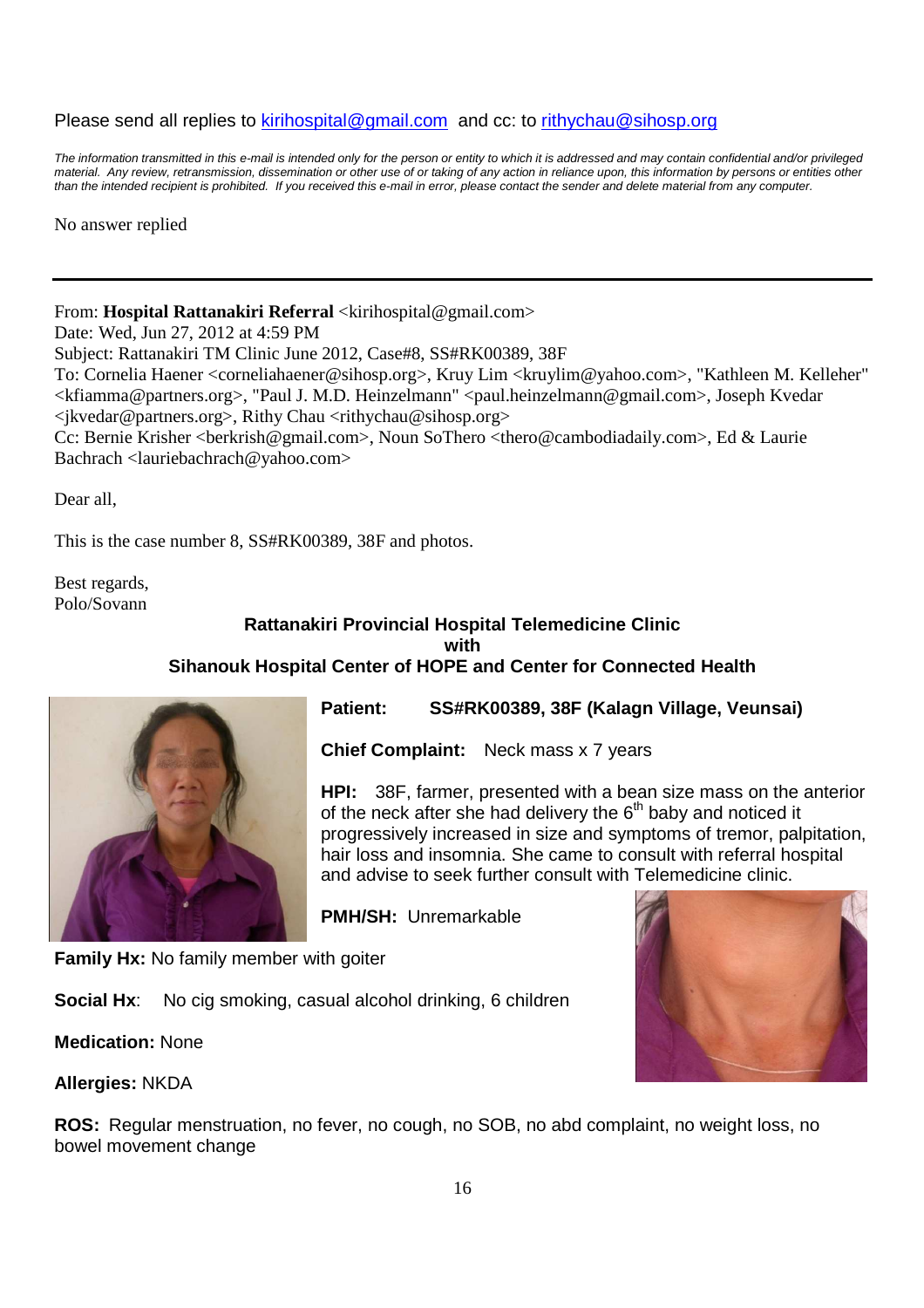**PE: Vital Signs: BP: 112/83 P: 104 RR: 20 T: 37<sup>o</sup>C Wt: 45kg**

**General:** Look stable

**HEENT:** A mass about 1x2cm on right lobe of thyroid gland, smooth, firm, mobile on swallowing, no tender, no bruit, No oropharyngeal lesion, pink conjunctiva

**Chest:** CTA bilaterally, no rales, no rhonchi; H Tachycardia, RR, no murmur

**Abdomen:** Soft, no tender, no distension, (+) BS, no HSM, no surgical scar

**Extremities/Skin:** No legs edema, no lesion

**MS/Neuro:** MS +5/5, motor and sensory intact, DTRs +2/4, normal gait

# **Lab/Study:**

Neck mass ultrasound: Nodular goiter

# **Assessment:**

1. Nodular goiter

# **Plan:**

1. Draw blood for TSH and Free T4 at SHCH

# **Comments/Notes: Do you agree with my assessment and plan?**

# **Examined by: Nurse Sovann Peng Date: June 27, 2012**

Please send all replies to kirihospital@gmail.com and cc: to rithychau@sihosp.org

The information transmitted in this e-mail is intended only for the person or entity to which it is addressed and may contain confidential and/or privileged material. Any review, retransmission, dissemination or other use of or taking of any action in reliance upon, this information by persons or entities other than the intended recipient is prohibited. If you received this e-mail in error, please contact the sender and delete material from any computer.

From: **Cornelia Haener** <corneliahaener@sihosp.org>

Date: Wed, Jun 27, 2012 at 5:28 PM

Subject: RE: Rattanakiri TM Clinic June 2012, Case#8, SS#RK00389, 38F

To: Hospital Rattanakiri Referral <kirihospital@gmail.com>, Kruy Lim <kruylim@yahoo.com>, "Kathleen M. Kelleher" <kfiamma@partners.org>, "Paul J. M.D. Heinzelmann" <paul.heinzelmann@gmail.com>, Joseph Kvedar <jkvedar@partners.org>, Rithy Chau <rithychau@sihosp.org>

Cc: Bernie Krisher <berkrish@gmail.com>, Noun SoThero <thero@cambodiadaily.com>, Ed & Laurie Bachrach lauriebachrach@yahoo.com

Dear Polo and Sovann, I agree with your assessment and plan.

Kind regards Cornelia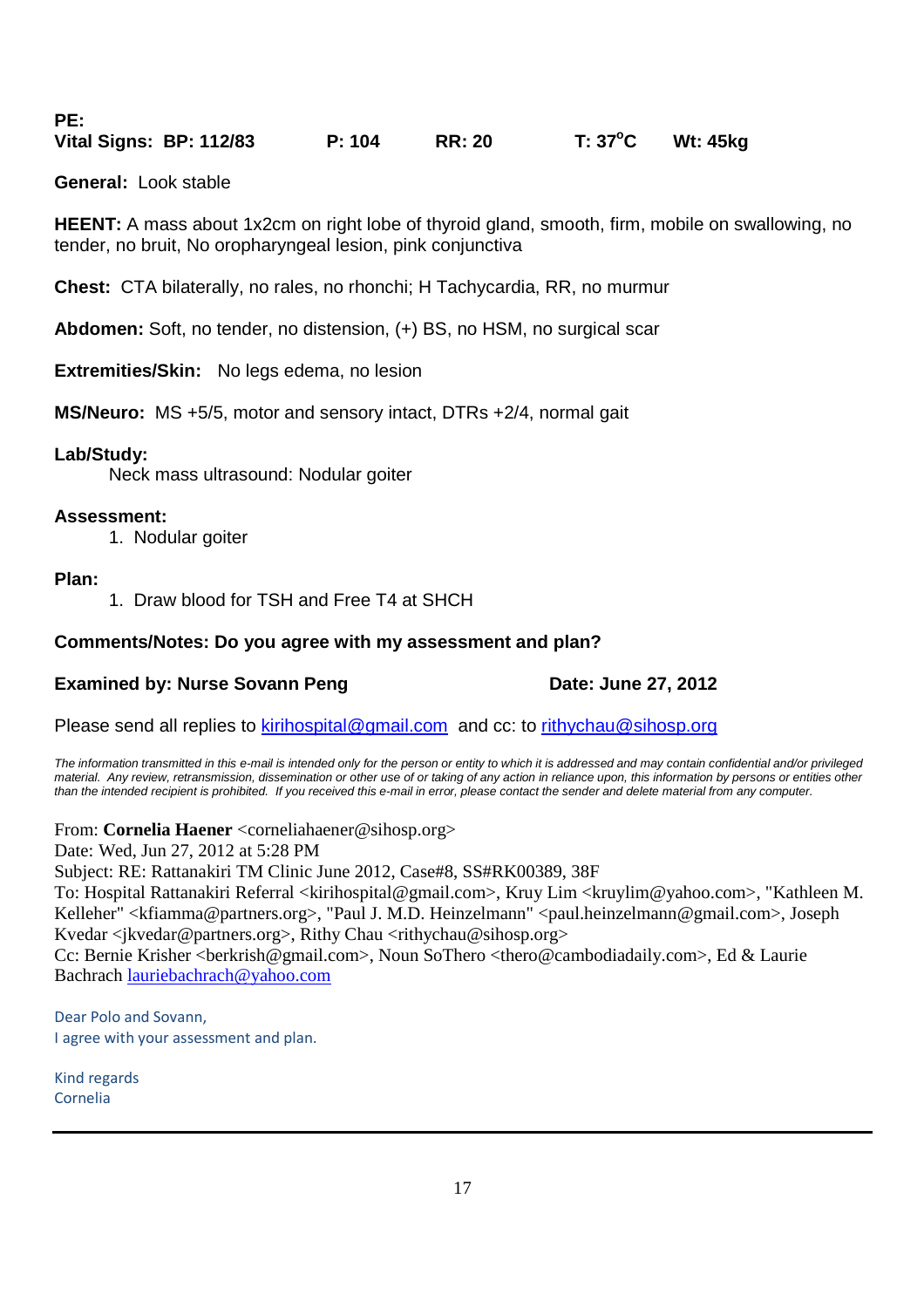From: **Hospital Rattanakiri Referral** <kirihospital@gmail.com>

Date: Wed, Jun 27, 2012 at 5:05 PM Subject: Rattanakiri TM Clinic June 2012, Case#9, SP#RK00081, 58F To: "Kathleen M. Kelleher" <kfiamma@partners.org>, "Paul J. M.D. Heinzelmann" <paul.heinzelmann@gmail.com>, Joseph Kvedar <jkvedar@partners.org>, Rithy Chau <rithychau@sihosp.org>, Kruy Lim <kruylim@yahoo.com> Cc: Bernie Krisher <br/> <br/>berkrish@gmail.com>, Noun SoThero <thero@cambodiadaily.com>, Ed & Laurie Bachrach <lauriebachrach@yahoo.com>

Dear all,

This is the last case for Rattanakiri TM Clinic June 2012, Case number 9, SP#RK00081, 58F and photos.

Please reply to the cases before Thursday afternoon, Cambodia time, when the patients will come to get treatment during this time.

Thank you very much for your cooperation and support in this project.

Best regards, Polo/Sovann

# **Rattanakiri Provincial Hospital Telemedicine Clinic with Sihanouk Hospital Center of HOPE and Center for Connected Health**



**Patient: SP#RK00081, 58F (Village III, LBS)** 

**Subject:** 58F with diagnosis of HTN and DMII (in March 2012, BP: 149/88, P: 92, FBS:139mg/dl, RBS:372mg/dl, U/A protein trace, glucose negative) and was treated with Glibenclamide 5mg 1t bid, Amlodipine 5mg 1t qd and Blood result done at SHCH on March 22, 2012 (Na+:134, K+:2.9, Cl:99, Creat:46, HbA1C:11.9). In May 2012, she developed progressive abdominal distension, legs and facial edema, dyspnea, palpitation, poor appetite, weight loss and hair loss. Because of severe abdominal distension and dyspnea, she was brought to referral hospital and diagnosed with HTN, DMII, Liver cirrhosis and Ascite. She was treated in hospital for three weeks with Amlodipine, Glibenclamide, Metformin, Furosemide, KCl and Cimetidine. She became better and was discharged from

hospital with mild abdominal distension, less dypnea, better appetite and no legs edema. She was on treatment as below with one week follow up. She was positive with HCV antibody in 2008. **Medication:** 

- 1. Glibenclamide 5mg 1t po bid
- 2. Metformin 500mg 1t po bid
- 3. Amlodipine 5mg 1t po qd
- 4. Cimetidine 400mg 1t bid

**Allergies:** NKDA

**Object:** 

**Vital Signs: BP: 138/92 P: 127 RR: 20 T: 37 Wt: 42kg**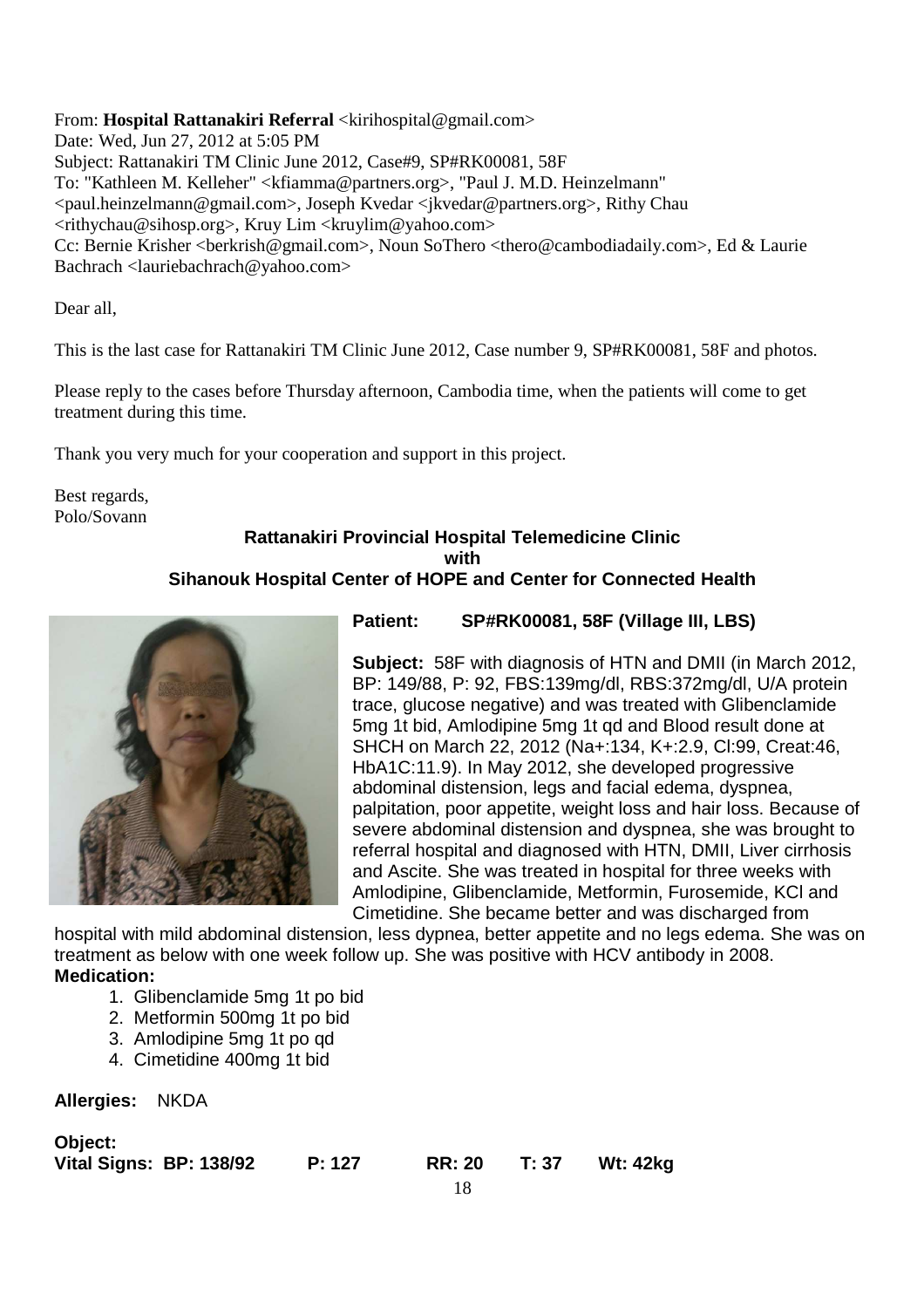# **General:** Look sick

**HEENT:** No oropharyngeal lesion, pink conjunctiva, no jaundice, no neck mass, no JVD

**Chest:** CTA bilaterally, no rales, no rhonchi; H Tachycardia, RR, no murmur

**Abdomen:** Soft, mild tender on Epigastric and RUQ, mild distension, (+) BS, no spider angioma, no colateral vein dilatation

**Extremities/Skin:** No legs edema, no lesion, (+) dorsalis pedis and posterior tibial pulse, no foot wound

**MS/Neuro:** MS +5/5, motor and sensory intact, DTRs +2/4, normal gait

# **Lab/Study:**

Done today on June 26, 2012 FBS: 96mg/dl U/A: glucose 3+, no protien, no ketone, no blood EKG attached

# **Assessment:**

- 1. HTN
- 2. DMII
- 3. Liver cirrhosis

# **Plan:**

- 1. Glibenclamide 5mg 1t po bid
- 2. Metformin 500mg 1t po bid
- 3. Amlodipine 5mg 1t po qd
- 4. Spironolactone 25mg 1t po bid
- 5. Propranolol 40mg 1/4t po bid
- 6. Furosemide 40mg 1t po qd for 7d
- 7. Cimetidine 400mg 1t bid for one month
- 8. Draw blood for CBC, Lyte, Creat, Glucose, Transaminase, HbA1C and TSH at SHCH

# **Comments/Notes: Do you agree with my assessment and plan?**

#### **Examined by: Nurse Sovann Peng Date: June 27, 2012** Please send all replies to kirihospital@gmail.com and cc: to rithychau@sihosp.org

The information transmitted in this e-mail is intended only for the person or entity to which it is addressed and may contain confidential and/or privileged material. Any review, retransmission, dissemination or other use of or taking of any action in reliance upon, this information by persons or entities other than the intended recipient is prohibited. If you received this e-mail in error, please contact the sender and delete material from any computer.

No answer replied

| SP@RK\$00081<br>IDencay.    | 26/6/20/2<br>10mm/mV<br><b>AVR</b>                   |
|-----------------------------|------------------------------------------------------|
|                             |                                                      |
|                             | $\frac{1}{2}$ $\frac{1}{2}$                          |
| ₩                           | The AVE                                              |
| ZSun's FILT: N. TS, DF      | Medical Recording Paper                              |
| 5. Dan/aV<br>N <sub>1</sub> | V <sub>1</sub>                                       |
| $\mathbb{C}^{\nu_2}$        | $\left  \begin{array}{c} 1 \\ 2 \end{array} \right $ |
|                             | mmm                                                  |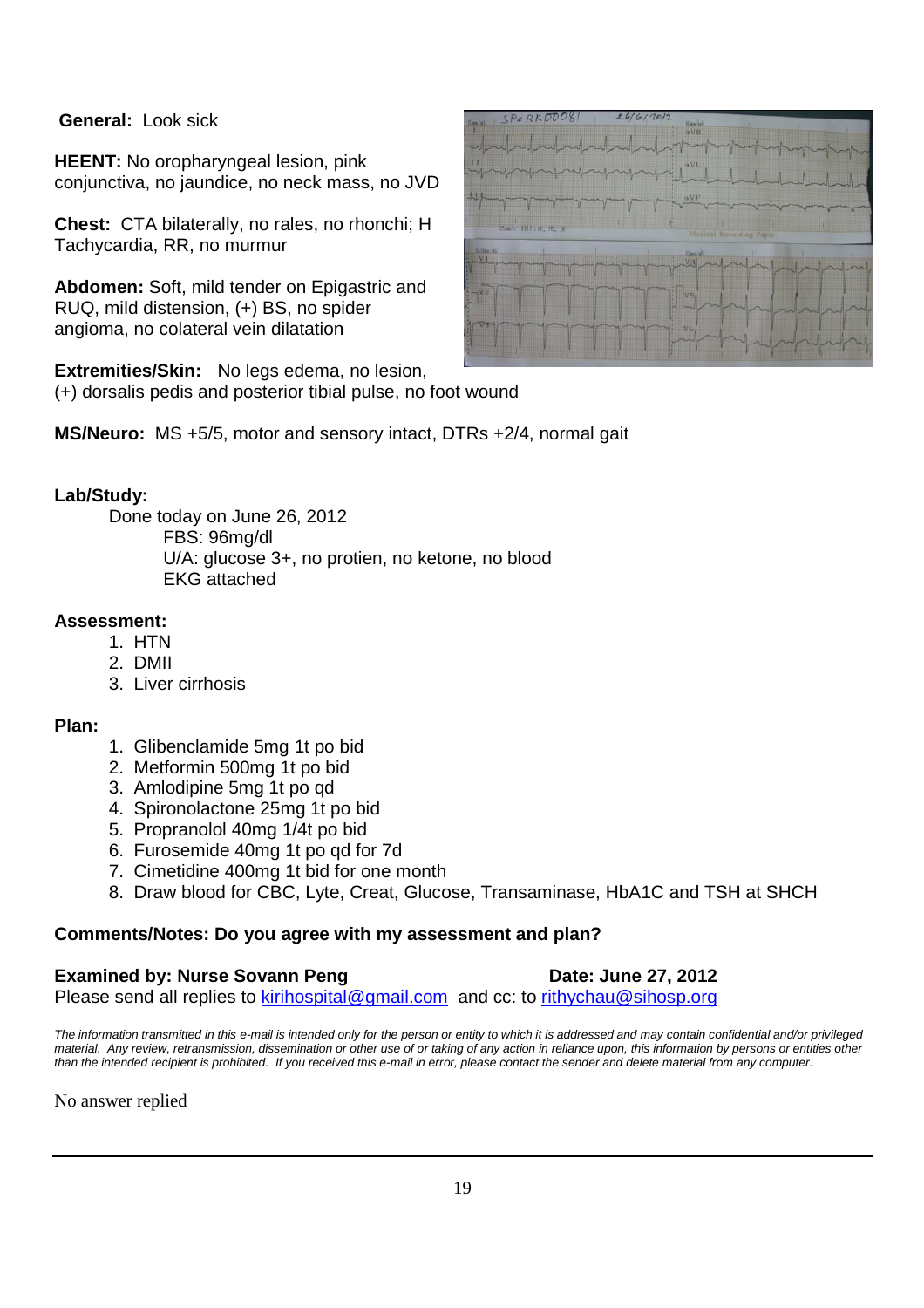From: **Hospital Rattanakiri Referral** <kirihospital@gmail.com> Date: Sat, Jun 30, 2012 at 3:20 PM Subject: Reply to the cases of Rattanakiri Telemedicine Clinic June 2012 To: "Kathleen M. Kelleher" <kfiamma@partners.org> Cc: Rithy Chau <rithychau@sihosp.org>

Dear Kathy,

I would like to tell you that until now I have not yet received the reply to the nine cases of Rattanakiri Telemedicine June 2012.

Best regards, Sovann

From: **chaurithy** <rithychau@sihosp.org> Date: Wed, Jul 4, 2012 at 9:28 AM Subject: RE: Reply to the cases of Rattanakiri Telemedicine Clinic June 2012 To: "Kathleen M. Kelleher" <kfiamma@partners.org> Cc: Hospital Rattanakiri Referral <kirihospital@gmail.com>, Sovann Peng <sovannpeng@sihosp.org>, "Paul J. M.D. Heinzelmann" <paul.heinzelmann@gmail.com>, kruylim@sihosp.org

Dear Kathy,

Sur S'dey! (That's "Greetings!" in Cambodian). Hope everything finds you well at the other side of the world. We appreciate the cooperation and partnership from CCH for TM project at both sites. Thank you for your dedication to provide service for the poor of Cambodia.

We would like to follow up on the issue of getting replies for Rattanakiri telemedicine clinic (which is now being held every quarter). Was there anything that we should be aware for the delay in replies for Rattanakiri cases for June 2012? Is there anything else that we can do from our side to facilitate this process so that the information you provided will be used in a more effective fashion? Can you give us an approximate time you may need to get replies to us for this TM session?

Again, thank you for your cooperation and dedication to the Operation Village Health in Cambodia. We are looking to hear from you soon. Please extend our regards to the team at CCH/Boston and wishing all of you a Happy July  $4^{th}!$ 

Best Regards, Rithy

# **Rithy Chau, MPH, MHS, PA-C**

Director Telemedicine/EHC Officer Sihanouk Hospital Center of HOPE rithychau@sihosp.org TEL: 855-23-882-484, Ext 250, FAX: 855-23-882-485 HP: 855-11-623-805, 855-12-520-547 www.sihosp.org, www.care4cambodia.org, www.villageleap.com/telemedicine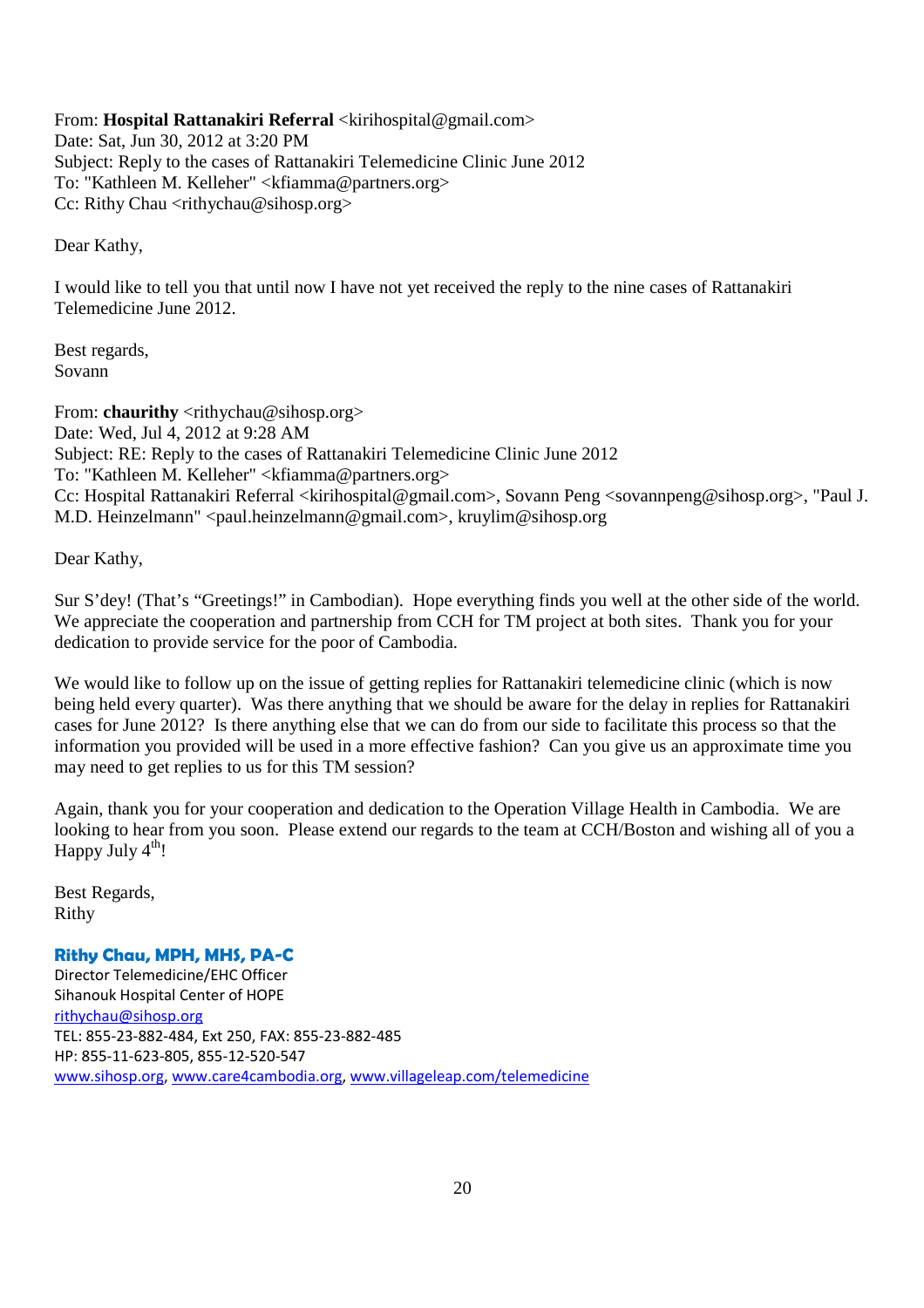# **Thursday, June 28, 2012**

# **Follow-up Report for Rattanakiri TM Clinic**

There were 8 new patients and 1 follow up patient seen during this month TM clinic at Rattanakiri Referral Hospital (RRH). The data of 9 cases was transmitted and received replies from both Phnom Penh and Boston, and other 18 patients came for brief consult and refill medication only, and other 25 new patients seen by PA Rithy for minor problem without sending data. Per advice sent by CCH/MGH physicians in Boston and Sihanouk Hospital Center of HOPE in Cambodia as well as advices from PA Rithy on site, the following patients were managed and treated per local staff:

[Please note that in general the practice of dispensing medications at RRH for all patients is usually limited to a maximum of 7 days treatment with expectation of patients to return for another week of supplies if needed be. This practice allows clinicians to monitor patient compliance to taking medications and to follow up on drug side effects, changing of medications, new arising symptoms especially in patients who live away from the town of Banlung and/or illiterate. Nearly all medications and some lab tests not available/done at RRH are provided by SHCH to TM patients at no cost]

# **Treatment Plan for Rattanakiri TM Clinic June 2012**

# **1. MS#RK00382, 47M (Village V, LBS)**

**Diagnosis:**

- 1. DMII
- 2. Hypertriglyceridemia

#### **Treatment:**

- 1. Metformin 500mg 1t po qhs (#100)
- 2. Captopril 25mg 1/2t po bid (buy)
- 3. ASA 300mg 1/4t po qd (#25)
- 4. Fenofibrate 100mg 1t po qhs (buy)
- 5. Diabetic diet education, regular exercise and foot care
- 6. Draw blood for lyte, Creat, glucose, HbA1C at SHCH

#### **Lab result on June 28, 2012**

| Na            | $=135$  | $[135 - 145]$ |
|---------------|---------|---------------|
| ĸ.            | $=4.3$  | $[3.5 - 5.0]$ |
| CI.           | $=105$  | $[95 - 110]$  |
| Creat         | $=69$   | $[53 - 97]$   |
| Gluc          | $= 8.8$ | $[4.2 - 6.4]$ |
| $HbA1C = 7.5$ |         | $[4.8 - 5.9]$ |

Recommendation: Keep the same treatment

# **2. KL#RK00383, 58F (Village V, LBS)**

#### **Diagnosis:**

1. DMII

#### **Treatment:**

- 1. Glibenclamide 5mg 1t po qd (#70)
- 2. Diabetes diet education, do regular exercise and foot care
- 3. Draw blood for Creat, Glucose, and HbA1C at SHCH

#### **Lab result on June 28, 2012**

| $Create = 59$ |                       | $[44 - 80]$   |
|---------------|-----------------------|---------------|
|               | Gluc $=\frac{6.2}{6}$ | $[4.1 - 6.1]$ |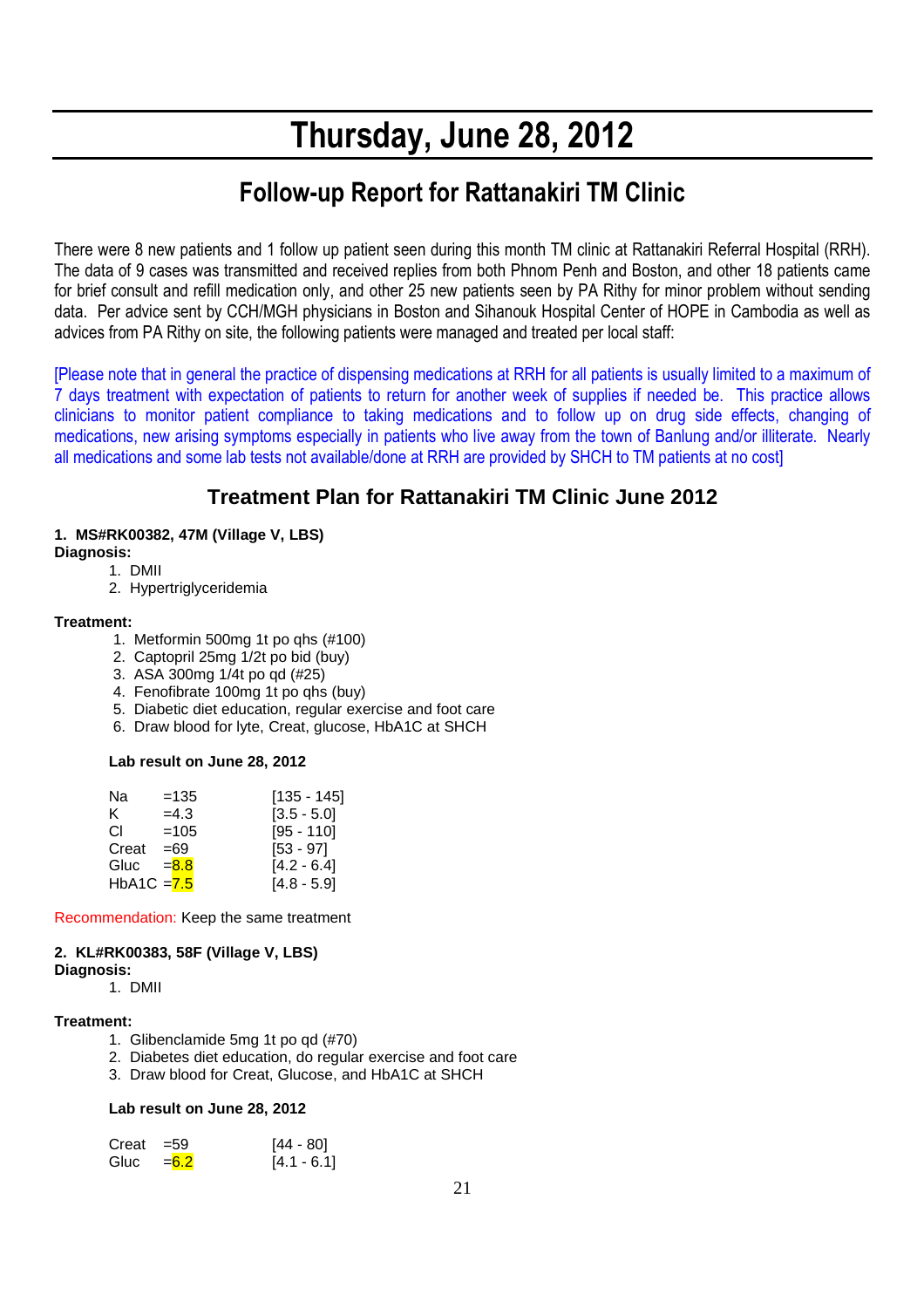$HbA1C = 5.9$  [4.8 - 5.9]

Recommendation: Keep the same treatment

#### **3. SS#RK00384, 44F (Village I, LBS)**

#### **Diagnosis:**

- 1. HTN
- 2. GERD
- 3. Retinal problem vs. Ophthalmic nerve problem??

#### **Treatment:**

- 1. Amlodipine 5mg 1t po qd (#50)
- 2. Cimetidine 200mg 1t po qhs for one month (#30)
- 3. GERD prevention education
- 4. Draw blood for Lyte, Creat at SHCH
- 5. Do regular exercise, eat less salt and fatty diet
- 6. Refer to Ophthalmology specialist at Angdoung Hospital for ENT

#### **Lab result on June 28, 2012**

| Nа    | $=135$ | $[135 - 145]$ |
|-------|--------|---------------|
| ĸ.    | $=4.0$ | $[3.5 - 5.0]$ |
| CI.   | $=105$ | [95 - 110]    |
| Creat | $=46$  | [44 - 80]     |

Recommendation: Keep the same treatment

#### **4. EP#RK00385, 43M (Village IV, LBS) Diagnosis:**

1. DMII

- 2. HTN
- 3. Hypertriglyceridemia
- 4. Obesity

#### **Treatment:**

- 1. Amarel (Glimepiride) 2mg 1/2t qd (buy)
- 2. Metformin 850mg 1t po tid (buy)
- 3. Atorvastatin 10mg 1t po qhs (Buy)
- 4. Captopril 25mg 1/2t po bid (buy)
- 5. Aspirin 300mg 1/4t po qd (#25)
- 6. Diabetes diet education, do regular exercise, and foot care

# **5. NM#RK00386, 27M (Village I, LBS)**

#### **Diagnosis:**

1. Nodular goiter

#### **Treatment:**

- 1. Draw blood for TSH at SHCH
- 2. Smoking Cessation

#### **Lab result on June 28, 2012**

| TSH | $=0.91$          | $[0.27 - 4.20]$ |
|-----|------------------|-----------------|
|     | Free $T4 = 15.2$ | $[12.0 - 22.0]$ |

Recommendation: Do FNA in the next follow up

#### **6. KT#RK00387, 50M (Pak Loa Village, Veunsai) Diagnosis:**

- 1. Liver abscess
- 2. Anemia due to GI bleed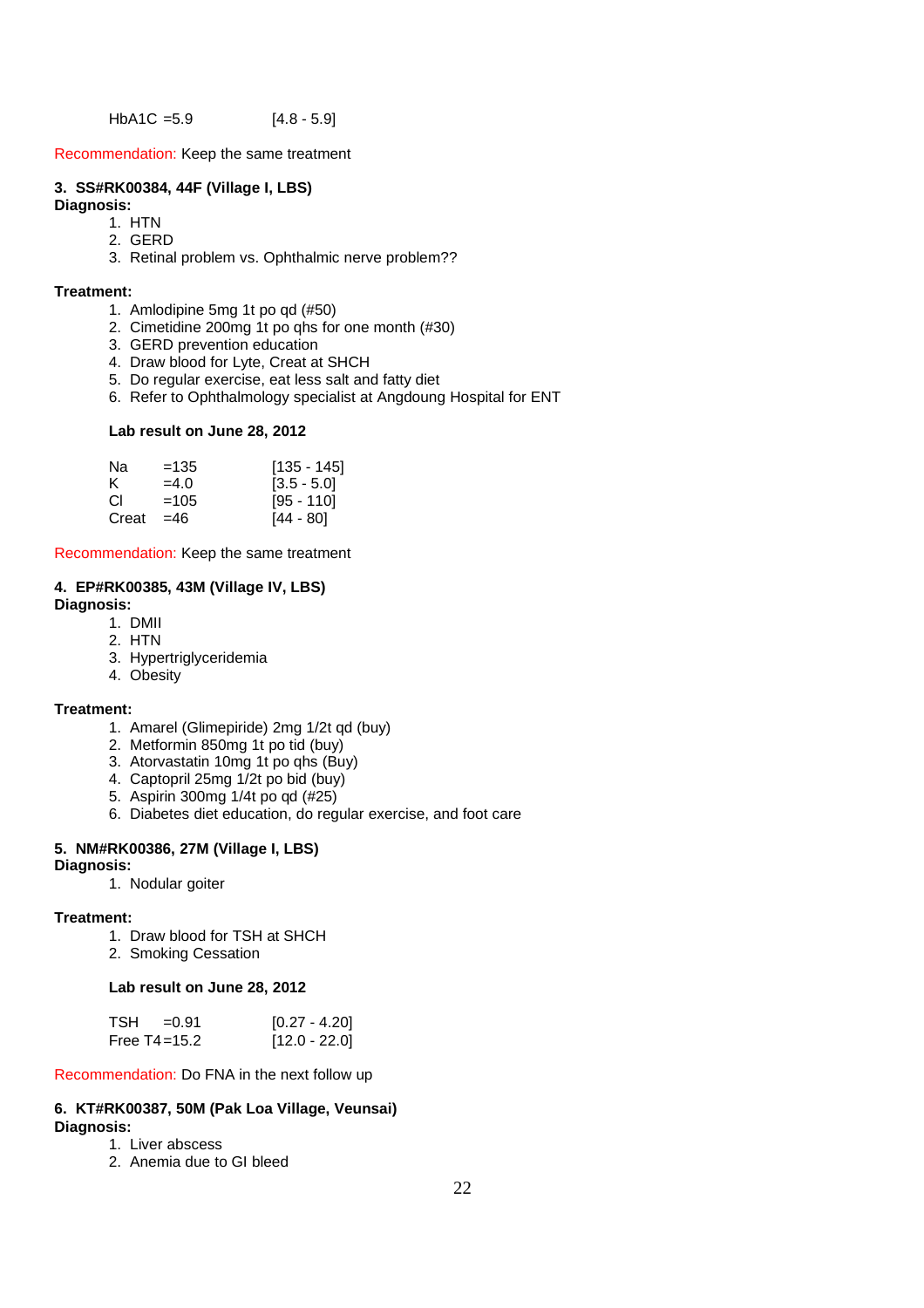#### **Treatment:**

- 1. Infusion Lactate Ringer 2000mL/24h
- 2. Ceftriaxone 2g IV
- 3. Metronidazole 250mg 2t tid
- 4. Cimetidine 200mg 2t po bid
- 5. FeSO4/Folate 200/0.4mg 1t po bid (#60)
- 6. Xango powder bid (#1)

**Remark:** Patient became better and discharged from hospital

#### **7. KN#RK00388, 47M (Village VII, LBS)**

#### **Diagnosis:**

- 1. Sick Sinus Syndrome
- 2. Eczema
- 3. Dyspepsia
- 4. Parasititis

#### **Treatment:**

- 1. Theophylline 100mg po qd (buy)
- 2. Hydrocortizone cream apply bid (#2)
- 3. Certirizine 10mg 1 po qd prn pruritus (#20)
- 4. Omeprazole 20 1 po qhs (#30)
- 5. Metoclopramide 10mg 1 po qhs (#15)
- 6. Albendazole 400mg 1 po bid x 5d (#10)
- 7. Draw blood for CBC, Lyte, Creat, Calcium, Magnesium, TSH, tot chol, TG at SHCH

#### **Lab result on June 28, 2012**

| <b>WBC</b>   | $= 5.3$  | $[4 - 11 \times 10^9 / L]$   | Na             | $=135$   | $[135 - 145]$      |
|--------------|----------|------------------------------|----------------|----------|--------------------|
| RBC.         | $= 5.9$  | $[4.6 - 6.0x10^{12}/L]$      | K.             | $=4.1$   | $[3.5 - 5.0]$      |
| Hb           | $= 16.6$ | $[14.0 - 16.0g/dL]$          | СI             | $=103$   | $[95 - 110]$       |
| Ht           | $= 52$   | $[42 - 52\%]$                | Creat          | =81      | $[53 - 97]$        |
| <b>MCV</b>   | $= 87$   | $[80 - 100f]$                | T. Chol $=6.7$ |          | $\left[5.7\right]$ |
| MCH          | $= 28$   | $[25 - 35pg]$                | TG.            | $= 2.0$  | $\left[$ < 1.7]    |
| $MHCH = 32$  |          | $[30 - 37\%]$                | Ca2+           | $= 1.05$ | $[1.12 - 1.32]$    |
| Plt          | $=295$   | $[150 - 450 \times 10^9$ /L] | Ma2+           | $=0.77$  | $[0.66 - 1.07]$    |
| Lymph $=2.2$ |          | $[0.7 - 4.4x10^9/L]$         | TSH.           | $=2.08$  | $[0.27 - 4.20]$    |

**Remark:** Patient has come for further evaluation at Phnom Penh

#### **8. SS#RK00389, 38F (Kalagn Village, Veunsai)**

#### **Diagnosis:**

1. Nodular goiter

#### **Treatment:**

1. Draw blood for TSH and Free T4 at SHCH

**Lab result on June 28, 2012** 

| <b>TSH</b><br>$=1.24$ | $[0.27 - 4.20]$ |
|-----------------------|-----------------|
| Free $T4 = 14.8$      | $[12.0 - 22.0]$ |

**Recommendation:** Do FNA in next follow up

#### **9. SP#RK00081, 58F (Village III, LBS) Diagnosis:**

1. HTN

- 2. DMII
- 
- 3. Liver cirrhosis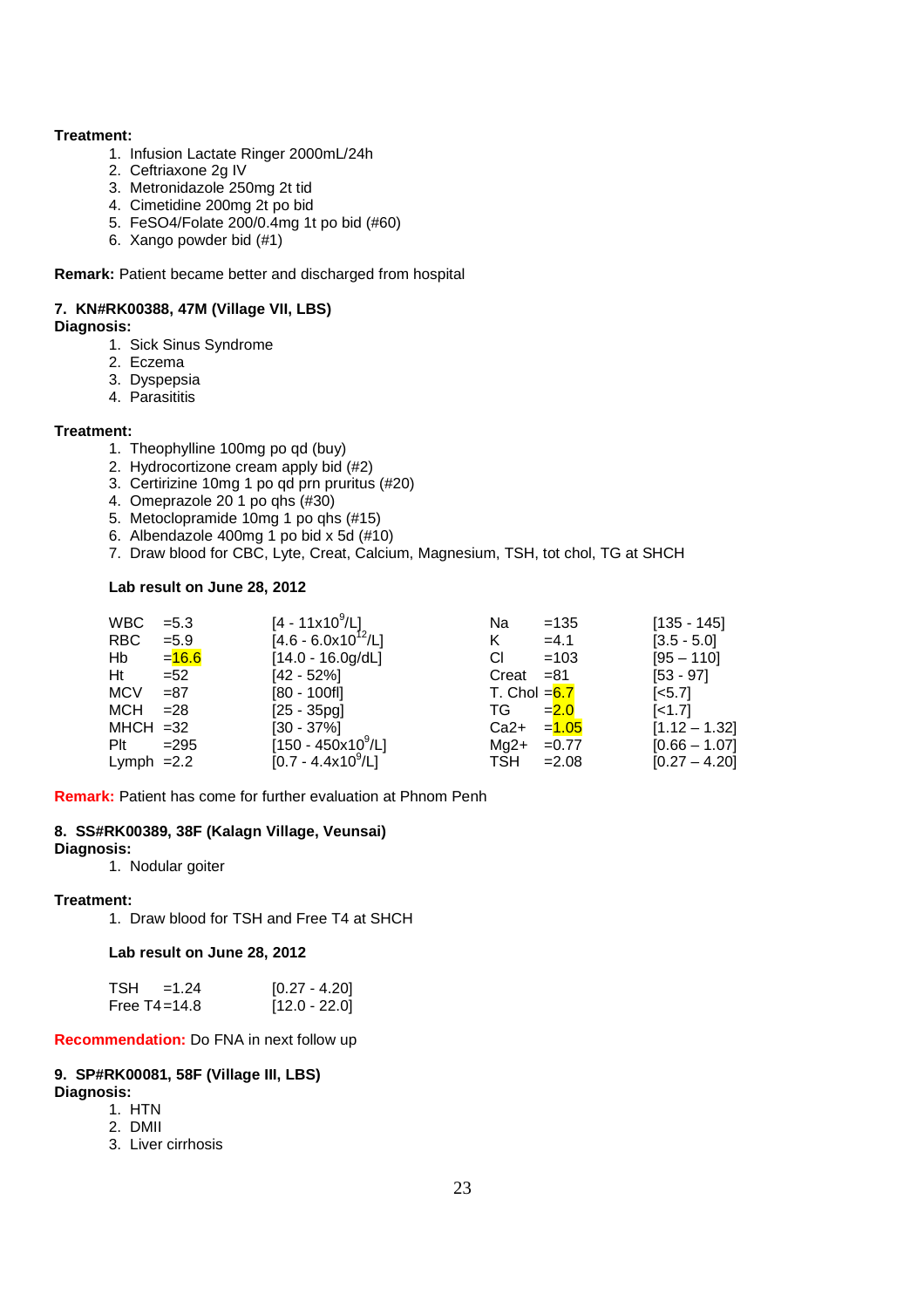#### **Treatment:**

- 1. Glibenclamide 5mg 1t po bid (#100)
- 2. Metformin 500mg 1t po bid (#100)
- 3. Amlodipine 5mg 1t po qd (#100)
- 4. Spironolactone 25mg 1t po bid (#200)
- 5. Propranolol 40mg 1/4t po bid (#30)
- 6. Furosemide 40mg 1t po qd for 7d (#7)
- 7. Cimetidine 200mg 1t qhs for one month (#30)
- 8. Draw blood for CBC, Lyte, Creat, Glucose, Transaminase, HbA1C and TSH at SHCH

#### **Lab result on June 28, 2012**

| <b>WBC</b>   | $= 5.4$ | $[4 - 11 \times 10^9/L]$ | Na             | $= 134$ | $[135 - 145]$         |
|--------------|---------|--------------------------|----------------|---------|-----------------------|
| RBC.         | $=4.5$  | $[3.9 - 5.5x10^{12}/L]$  | K              | $=3.5$  | $[3.5 - 5.0]$         |
| Hb           | $=13.1$ | $[12.0 - 15.0g/dL]$      | СI             | $= 95$  | $[95 - 110]$          |
| Ht           | $=43$   | $[35 - 47\%]$            | Creat          | $=$ 34  | $[44 - 80]$           |
| <b>MCV</b>   | $= 95$  | $[80 - 100f]$            | Gluc           | $=4.6$  | $[4.2 - 6.4]$         |
| <b>MCH</b>   | $=29$   | $[25 - 35pq]$            | AST            | $= 119$ | $[<32]$               |
| $MHCH = 31$  |         | $[30 - 37\%]$            | ALT.           | $= 52$  | $\left[ < 33 \right]$ |
| Plt          | $=$ 54  | $[150 - 450x10^9/L]$     | HbA1C $=$ 10.7 |         | $[4.8 - 5.9]$         |
| Lymph $=3.4$ |         | $[0.7 - 4.4x10^9/L]$     | <b>TSH</b>     | $=1.77$ | $[0.27 - 4.20]$       |

Recommendation: Keep observe the progression with treatment

#### **Patient Who come for follow up and refill medicine**

#### **1. NS#RK00006, 25F (Village I)**

#### **Diagnosis:**

- 1. Left total and right subtotal thyroidectomy
- 2. Hyperthyroidism
- 3. Hypocalcemia

#### **Treatment:**

- 1. Carbimazole 5mg 1t po bid (buy)
- 2. Calcium/Vit D 1t po qid (buy)
- 3. Draw blood for F T4 and  $Ca<sup>2+</sup>$  at SHCH

#### **Lab result on June 28, 2012**

| F T4   | $= 8.8$  | $[12.0 - 22.0]$ |
|--------|----------|-----------------|
| $Ca2+$ | $= 0.63$ | $[1.12 - 1.32]$ |

#### **Recommendation:** Reduce Carbimazole 5mg 1t qd

# **2. NH#RK00010, 55F (Village III)**

#### **Diagnosis:**

- 1. HTN
- 2. DMII
- 3. VHD (AI/MR)

#### **Treatment:**

- 1. Atenolol 50mg 1t po bid (#200)
- 2. Glibenclamide 5mg 1t po bid (buy)
- 3. HCTZ 25mg 2t po qd (#200)
- 4. Captopril 25mg 1t po bid (buy)

#### **3. KY#RK00069, 61F (Village III)**

#### **Diagnosis:**

1. DMII with PNP

#### **Treatment:**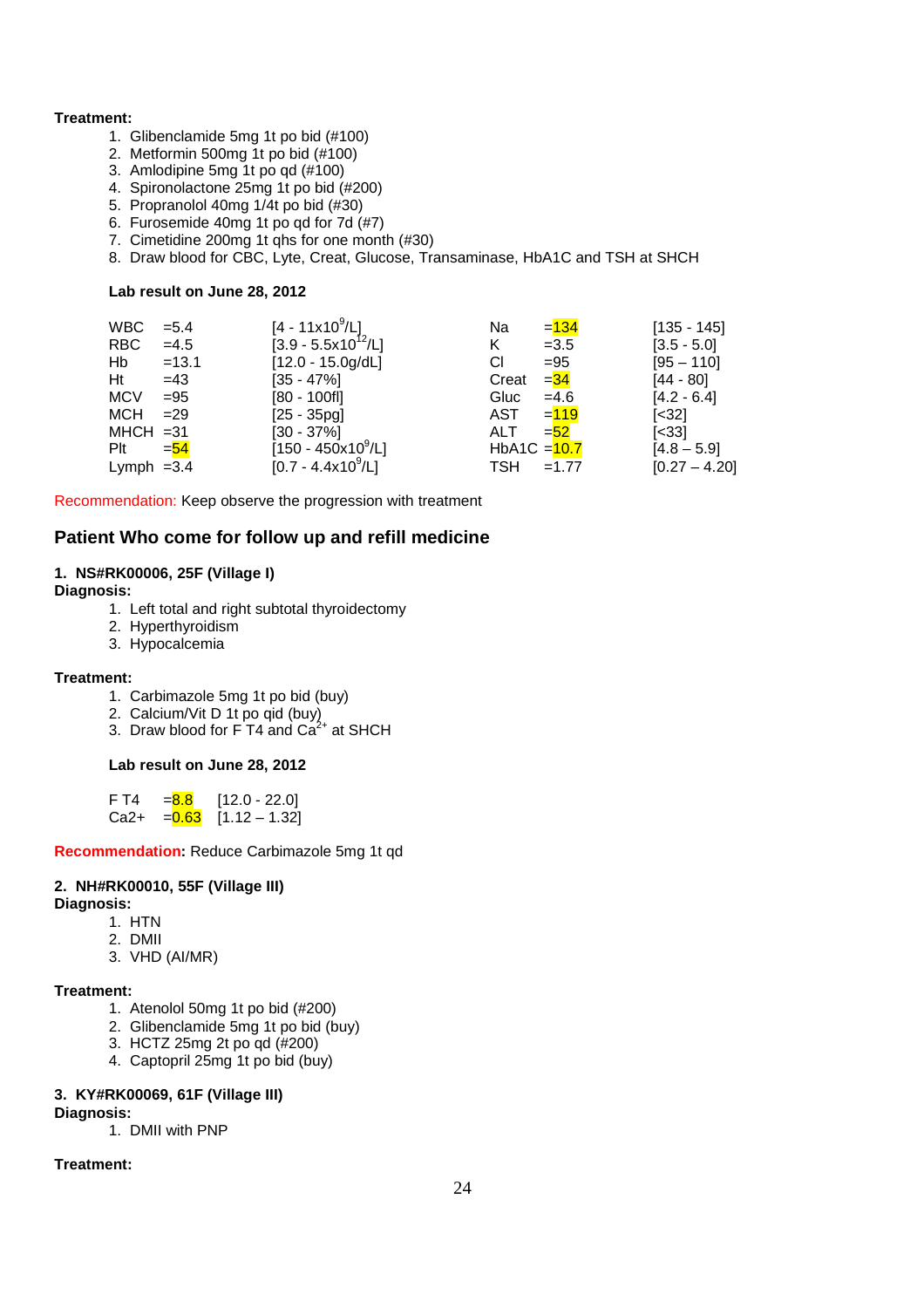- 1. Glibenclamide 5mg 1t po bid (#200)
- 2. Metformin 500mg 2t po bid (buy)
- 3. Captopril 25mg 1/2t po bid (buy)
- 4. ASA 300mg 1/4t po qd (#25)

# **4. EB#RK00078, 41F (Village IV), KON MOM**

# **Diagnosis:**

1. CHF 2. Incompleted RBBB

#### **Treatment:**

- 1. Captopril 25mg 1/2t po qd (buy)
- 2. Digoxin 0.25mg 1t po qd (#100)
- 3. Spironolactone 25mg 1t po bid (#200)

#### **5. OT#RK00155, 45F (Bor Keo)**

#### **Diagnosis:**

- 1. HTN
- 2. DMII
- 3. Hyperlipidemia

#### **Treatment:**

- 1. Metformin 500mg 2t po bid (#200)
- 2. Captopril 25mg 1t po bid (#buy)
- 3. Atenolol 50mg 1/2t po bid (#50)
- 4. ASA 300mg ¼t po qd (#25)
- 5. Amitriptylin 25mg 1/2t po qhs (#50)
- 6. Insulin NPH 23UI qAM and 5UI qPM
- 7. Simvastatin 10mg 1t po qhs (buy)
- 8. Draw blood for Glucose, Tot chole, TG, Creat, Transaminase, and HbA1C at SHCH

#### **Lab result on June 28, 2012**

| $Creat = 49$            |         | [44 - 80]          |
|-------------------------|---------|--------------------|
| Gluc                    | $= 7.3$ | $[4.1 - 6.1]$      |
| T. Chol $=6.1$          |         | $\left[5.7\right]$ |
| TG                      | $= 4.8$ | $[-1.71]$          |
| $AST = 31$              |         | [<32]              |
| ALT                     | $= 50$  | [<33]              |
| HbA1C $=\frac{11.2}{2}$ |         | $[4.8 - 5.9]$      |

#### **6. KK#RK00231, 45F (Village I)**

- **Diagnosis:** 
	- 1. DMII

#### **Treatment:**

- 1. Glyburide 2.5mg 2t po bid (#400)
- 2. Metformin 850mg 11/2t bid (#80)
- 3. Captopril 25mg 1/4t po qd (buy)
- 4. ASA 300mg 1/4t po qd (#25)
- 5. Draw blood for Glucose and HbA1C at SHCH

#### **Lab result on June 28, 2012**

| Gluc $= 9.1$   | $[4.1 - 6.1]$ |
|----------------|---------------|
| HbA1C $=$ 10.8 | $[4.8 - 5.9]$ |

#### **7. SV#RK00256, 43M (Village I)**

#### **Diagnosis:**

- 1. DMII
- 2. HTN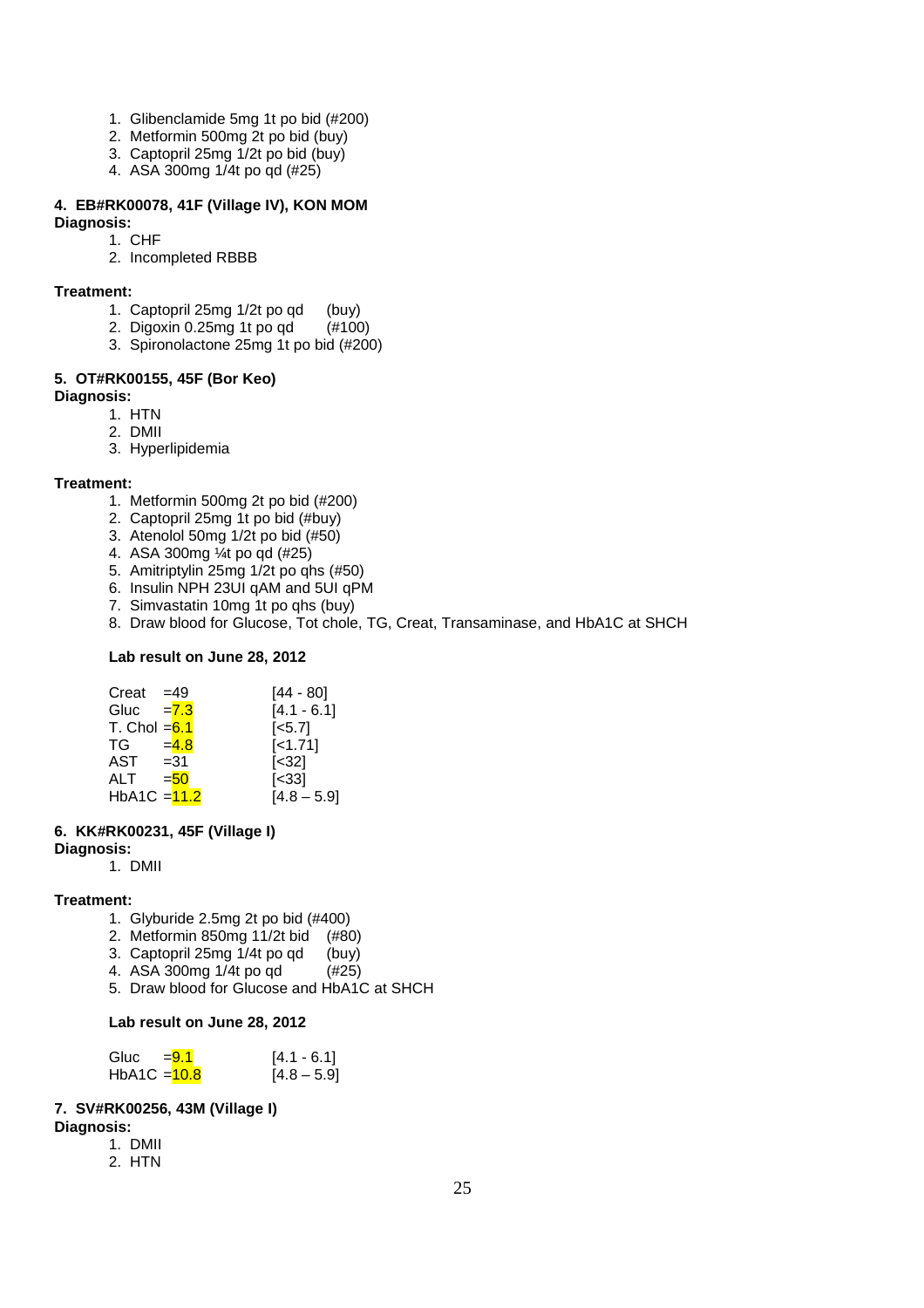#### 3. Hypertriglyceridemia

#### **Treatment:**

- 1. Glibenclamide 5mg 1t po bid (#200)
- 2. Metformin 850mg 11/2t po bid (#80)
- 3. Captopril 25mg 1/2t po bid (buy)
- 4. Draw blood for glucose, tot chole, TG and hbA1C at SHCH

#### **Lab result on June 28, 2012**

| Gluc $=$ 10.6  | $[4.2 - 6.4]$      |
|----------------|--------------------|
| T. Chol $=5.2$ | $\left[5.7\right]$ |
| $TG = 3.5$     | $\left[$ < 1.71    |
| HbA1C $=$ 10.7 | $[4.8 - 5.9]$      |

#### **8. KC#RK00260, 44F (Village V)**

#### **Diagnosis:**

1. DMII

#### **Treatment:**

- 1. Metformin 850mg 1t po qhs (#60)
- 2. Captopril 25mg 1/4t po bid (buy)
- 3. Draw blood for glucose, and HbA1C at SHCH

#### **Lab result on June 28, 2012**

| Gluc $= 8.0$  | $[4.2 - 6.4]$ |
|---------------|---------------|
| HbA1C $= 7.4$ | $[4.8 - 5.9]$ |

# **9. VC#RK00268, 66M (Bey Srok Village)**

#### **Diagnosis:**

- 1. DMII
- 2. HTN

#### **Treatment:**

- 1. Metformin 500mg 2t po qAM and 3t qPM (#200)
- 2. Glibenclamide 5mg 2t po bid (buy)
- 3. Captopril 25mg 1/2t po bid (buy)
- 4. ASA 300mg 1/4t po qd (#25)
- 5. Draw blood for glucose and HbA1C at SHCH

#### **Lab result on June 28, 2012**

| Glucose= <mark>15.5</mark> | $[4.1 - 6.1]$ |
|----------------------------|---------------|
| $HbA1C = 9.9$              | $[4.8 - 5.9]$ |

#### **10. SS#RK00299, 46F (Thmey Village) Diagnosis:**

- 1. DMII 2. HTN
- 

#### **Treatment:**

- 1. Glibenclamide 5mg 1tab bid (#100)
- 2. Metformin 850mg 1t po bid (#80)
- 3. Captopril 25mg 1/2 tab bid (buy)
- 4. ASA 300mg 1/4t po qd (#25)
- 5. Draw blood for glucose, and HbA1C at SHCH

#### **Lab result on June 28, 2012**

Glucose= $8.9$  [4.1 – 6.1]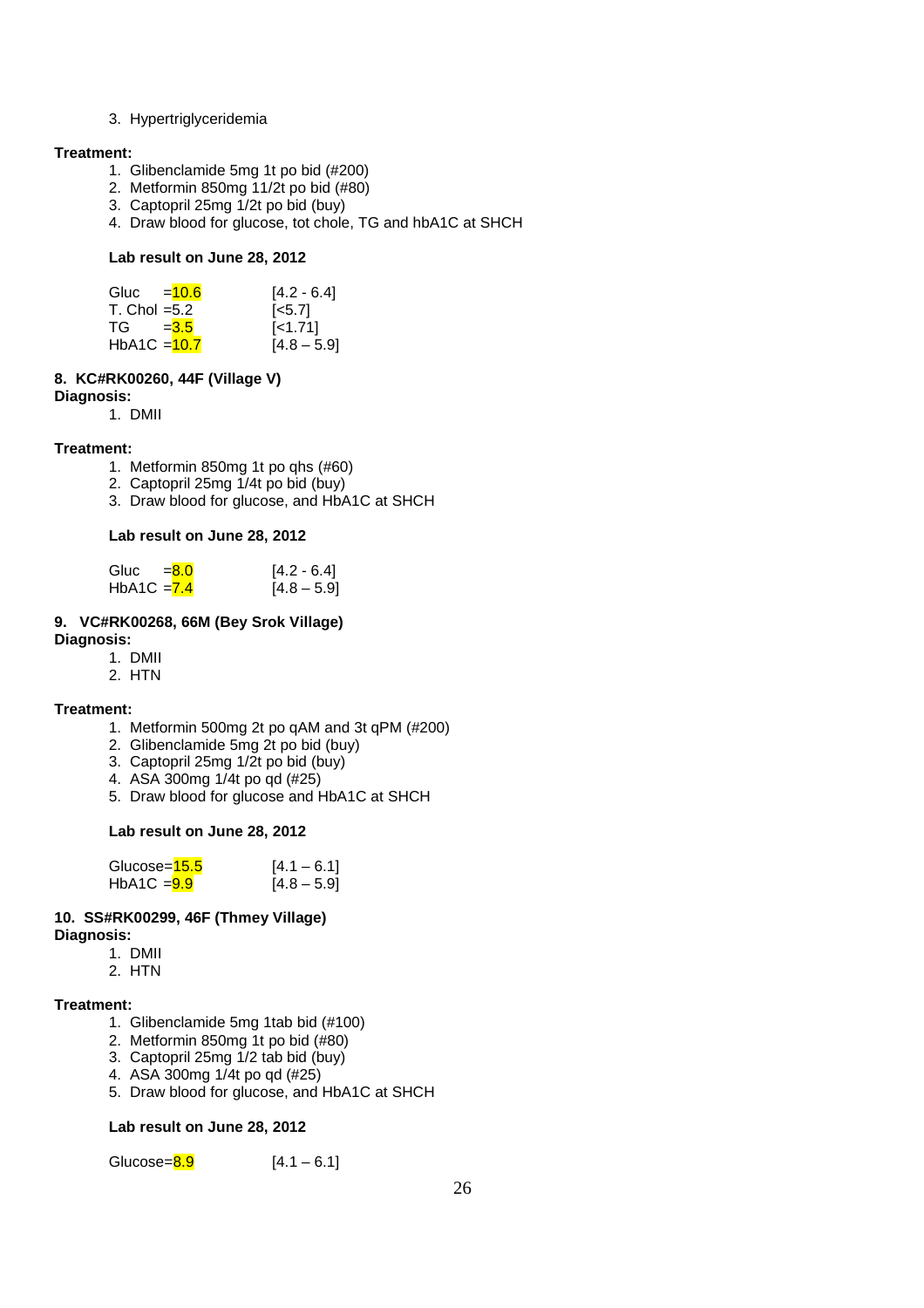# **11. CT#RK00318, 31F (Village I)**

#### **Diagnosis:**

1. DMII

#### **Treatment:**

- 1. Metformin 850mg 1t po bid (#80)
- 2. Glyburide 2.5mg 1t po bid (#200)

# **12. TS#RK00320, 51M (Village V)**

#### **Diagnosis:**

- 1. DMII
- 2. HTN

#### **Treatment:**

- 1. Glibenclamide 5mg 2t po bid (#200)
- 2. Metformin 850mg 1t po bid (#100)
- 3. Captopril 25mg 1/2t po bid (buy)

#### **13. HY#RK00341, 41M (Village VI, Labansirk commune) Diagnosis:**

- 1. DMII
- 2. HTN
- 3. Hyperlipidemia

# **Treatment:**

- 1. Metformine 850mg 1t po qhs (#50)
- 2. Glibenclamide 5mg 2t po bid (#200)
- 3. Atenolol 50mg 1/2t po qd (#50)
- 4. Captopril 25mg 1/2t po bid (buy)
- 5. Amitriptylin 25mg 1/4t po qhs (buy)
- 6. Draw blood for glucose, tot chole, TG and HbA1C at SHCH

#### **Lab result on June 28, 2012**

| Gluc $=6.4$    | $[4.1 - 6.1]$      |
|----------------|--------------------|
| T. Chol $=6.0$ | $\left[5.7\right]$ |
| $TG = 2.7$     | $[-1.71]$          |
| $HbA1C = 7.1$  | $[4.8 - 5.9]$      |

#### **14. MC#RK00342, 52F (Village III, Labansirk commune) Diagnosis:**

1. Dyspepsia

#### **Treatment:**

1. Cimetidine 200mg 1t po qhs (#30)

#### **15. CK#RK00362, 39M (Beysrok)**

#### **Diagnosis:**

1. DMII

#### **Treatment:**

- 1. Glibenclamide 5mg 1t po bid (buy)
- 2. Metformin 500mg 1t po bid (#100)
- 3. Draw blood for glucose, creat, HbA1C at SHCH

#### **Lab result on June 28, 2012**

| Gluc         | $= 11.6$ | $[4.1 - 6.1]$ |
|--------------|----------|---------------|
| $Creat = 79$ |          | $[53 - 97]$   |